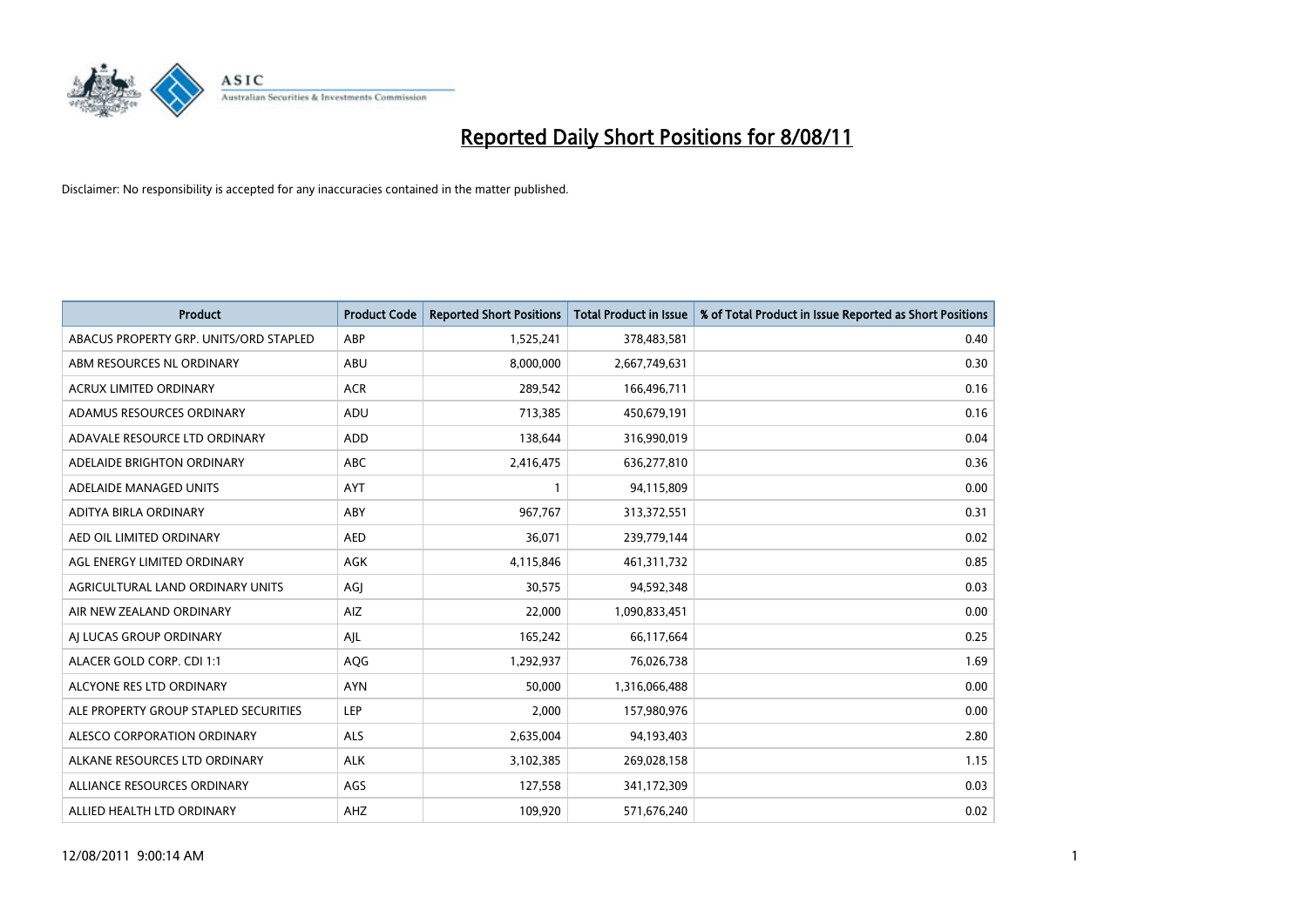

| <b>Product</b>                          | <b>Product Code</b> | <b>Reported Short Positions</b> | <b>Total Product in Issue</b> | % of Total Product in Issue Reported as Short Positions |
|-----------------------------------------|---------------------|---------------------------------|-------------------------------|---------------------------------------------------------|
| ALTONA MINING LTD ORDINARY              | <b>AOH</b>          | 600,001                         | 518,687,704                   | 0.12                                                    |
| ALUMINA LIMITED ORDINARY                | <b>AWC</b>          | 28,233,513                      | 2,440,196,187                 | 1.14                                                    |
| AMADEUS ENERGY ORDINARY                 | AMU                 | 721,146                         | 292,649,644                   | 0.25                                                    |
| AMALGAMATED HOLDINGS ORDINARY           | <b>AHD</b>          | 14,918                          | 157,471,848                   | 0.01                                                    |
| AMCOR LIMITED ORDINARY                  | <b>AMC</b>          | 7,160,837                       | 1,227,469,819                 | 0.57                                                    |
| AMP CAPITAL CHINA ORDINARY UNITS        | <b>AGF</b>          | 17,327                          | 345,546,659                   | 0.01                                                    |
| AMP LIMITED ORDINARY                    | AMP                 | 8,109,072                       | 2,811,693,913                 | 0.27                                                    |
| AMPELLA MINING ORDINARY                 | AMX                 | 902,191                         | 204,985,108                   | 0.43                                                    |
| ANSELL LIMITED ORDINARY                 | <b>ANN</b>          | 3,381,259                       | 133,011,550                   | 2.53                                                    |
| ANTARES ENERGY LTD ORDINARY             | <b>AZZ</b>          | 46,311                          | 268,479,139                   | 0.02                                                    |
| ANZ BANKING GRP LTD ORDINARY            | ANZ                 | 10,104,908                      | 2,628,882,899                 | 0.37                                                    |
| APA GROUP STAPLED SECURITIES            | <b>APA</b>          | 11,040,577                      | 634,116,029                   | 1.75                                                    |
| APEX MINERALS NL ORDINARY               | <b>AXM</b>          | 885,146                         | 5,550,243,713                 | 0.02                                                    |
| APN EUROPEAN RETAIL UNITS STAPLED SEC.  | <b>AEZ</b>          | 11,832                          | 544,910,660                   | 0.00                                                    |
| APN NEWS & MEDIA ORDINARY               | <b>APN</b>          | 27,345,126                      | 618,568,292                   | 4.41                                                    |
| AQUARIUS PLATINUM. ORDINARY             | <b>AOP</b>          | 5,060,501                       | 470,167,206                   | 1.09                                                    |
| AQUILA RESOURCES ORDINARY               | <b>AQA</b>          | 5,305,267                       | 374,368,499                   | 1.40                                                    |
| ARAFURA RESOURCE LTD ORDINARY           | <b>ARU</b>          | 6,330,103                       | 367,980,342                   | 1.70                                                    |
| ARB CORPORATION ORDINARY                | <b>ARP</b>          | 13,341                          | 72,481,302                    | 0.01                                                    |
| ARDENT LEISURE GROUP STAPLED SECURITIES | AAD                 | 626.309                         | 318,147,978                   | 0.20                                                    |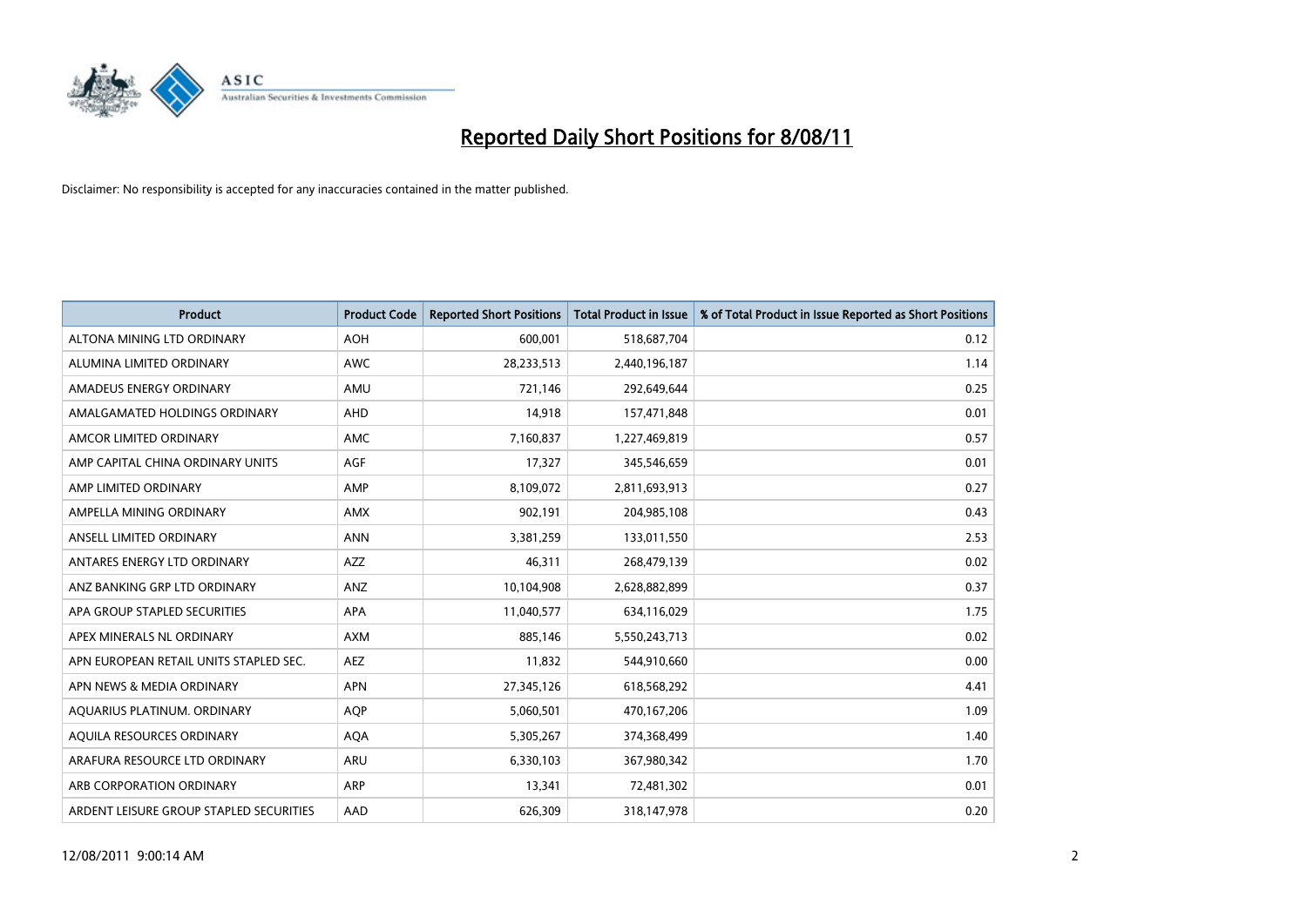

| <b>Product</b>                          | <b>Product Code</b> | <b>Reported Short Positions</b> | <b>Total Product in Issue</b> | % of Total Product in Issue Reported as Short Positions |
|-----------------------------------------|---------------------|---------------------------------|-------------------------------|---------------------------------------------------------|
| ARISTOCRAT LEISURE ORDINARY             | ALL                 | 31,273,441                      | 536,480,307                   | 5.80                                                    |
| ASCIANO LIMITED ORDINARY                | <b>AIO</b>          | 22,647,238                      | 2,926,103,883                 | 0.75                                                    |
| ASG GROUP LIMITED ORDINARY              | <b>ASZ</b>          | 171,456                         | 169,117,796                   | 0.11                                                    |
| ASPEN GROUP ORD/UNITS STAPLED           | <b>APZ</b>          | 1,348,587                       | 579,826,041                   | 0.23                                                    |
| ASPIRE MINING LTD ORDINARY              | <b>AKM</b>          | 162,908                         | 539,971,483                   | 0.03                                                    |
| <b>ASTON RES LTD ORDINARY</b>           | <b>AZT</b>          | 975,477                         | 204,527,604                   | 0.48                                                    |
| ASTRO JAP PROP GROUP STAPLED SECURITIES | AJA                 | 46,029                          | 58,445,002                    | 0.08                                                    |
| ASX LIMITED ORDINARY                    | <b>ASX</b>          | 1,650,941                       | 175,136,729                   | 0.94                                                    |
| ATLANTIC LIMITED ORDINARY               | ATI                 | 30,575                          | 113,691,216                   | 0.03                                                    |
| ATLAS IRON LIMITED ORDINARY             | <b>AGO</b>          | 17,140,079                      | 826,541,142                   | 2.07                                                    |
| AURORA OIL & GAS ORDINARY               | <b>AUT</b>          | 5,391,605                       | 409,865,343                   | 1.29                                                    |
| AUSDRILL LIMITED ORDINARY               | ASL                 | 1,099,987                       | 301,452,517                   | 0.35                                                    |
| AUSENCO LIMITED ORDINARY                | <b>AAX</b>          | 1,261,272                       | 122,987,022                   | 1.03                                                    |
| AUSGOLD LIMITED ORDINARY                | <b>AUC</b>          | 78,160                          | 84,753,812                    | 0.09                                                    |
| <b>AUSTAL LIMITED ORDINARY</b>          | ASB                 | 245,871                         | 188,069,638                   | 0.13                                                    |
| <b>AUSTAR UNITED ORDINARY</b>           | <b>AUN</b>          | 5,538,599                       | 1,271,505,737                 | 0.44                                                    |
| AUSTBROKERS HOLDINGS ORDINARY           | <b>AUB</b>          | $\overline{2}$                  | 54,658,736                    | 0.00                                                    |
| AUSTIN ENGINEERING ORDINARY             | ANG                 | 118,133                         | 71,864,403                    | 0.16                                                    |
| <b>AUSTRALAND ASSETS ASSETS</b>         | AAZPB               | 1,168                           | 2,750,000                     | 0.04                                                    |
| AUSTRALAND PROPERTY STAPLED SECURITY    | <b>ALZ</b>          | 743,167                         | 576,846,597                   | 0.12                                                    |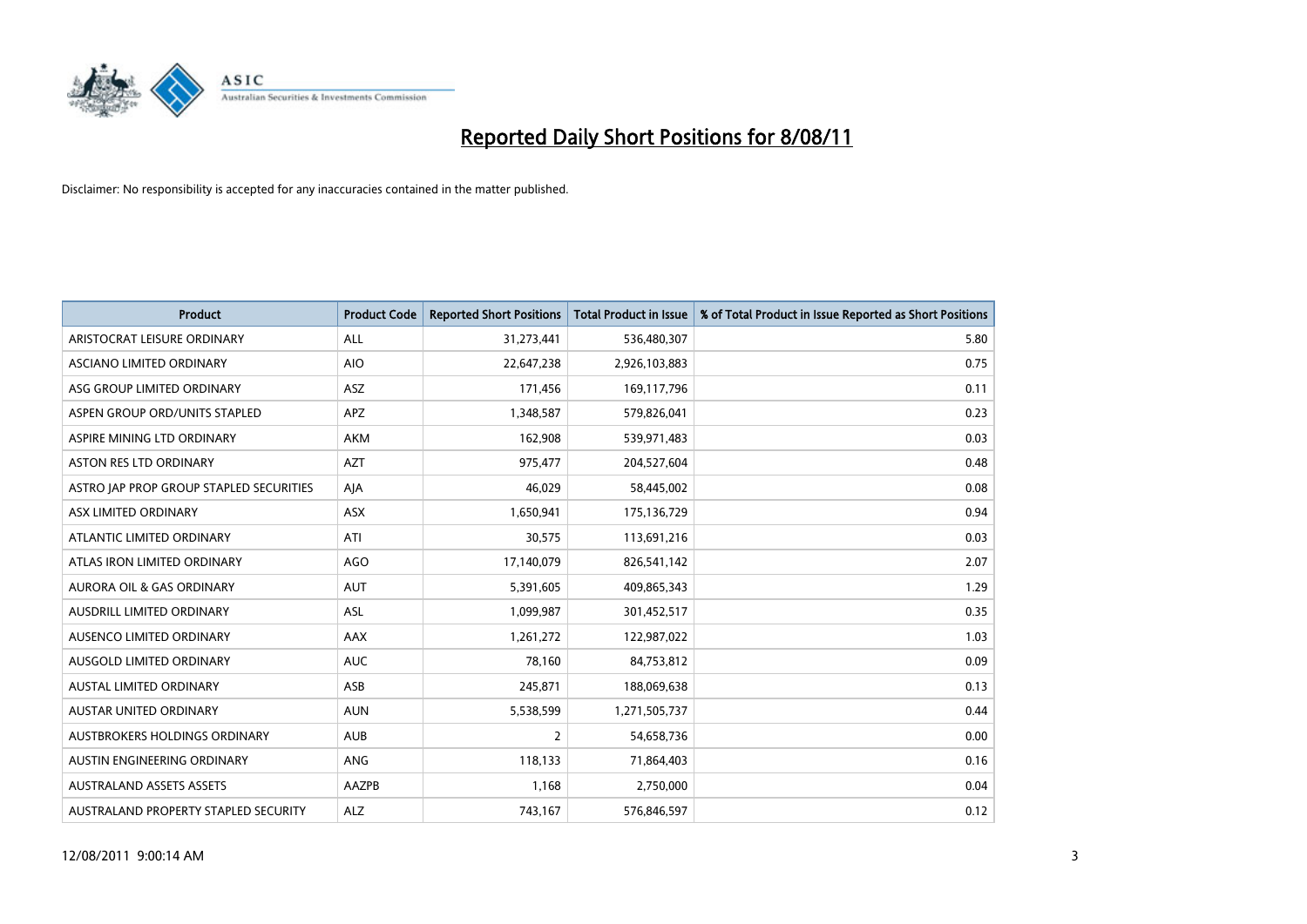

| <b>Product</b>                      | <b>Product Code</b> | <b>Reported Short Positions</b> | <b>Total Product in Issue</b> | % of Total Product in Issue Reported as Short Positions |
|-------------------------------------|---------------------|---------------------------------|-------------------------------|---------------------------------------------------------|
| AUSTRALIAN AGRICULT, ORDINARY       | AAC                 | 1,361,023                       | 312,892,824                   | 0.43                                                    |
| AUSTRALIAN EDUCATION UNITS          | <b>AEU</b>          | 625,000                         | 175,465,397                   | 0.36                                                    |
| AUSTRALIAN INFRASTR, UNITS/ORDINARY | <b>AIX</b>          | 2,085,208                       | 620,733,944                   | 0.33                                                    |
| AUSTRALIAN MINES LTD ORDINARY       | <b>AUZ</b>          | 1,400,000                       | 576,910,315                   | 0.24                                                    |
| AUSTRALIAN PHARM, ORDINARY          | API                 | 1,070,164                       | 488,115,883                   | 0.22                                                    |
| AUTOMOTIVE HOLDINGS ORDINARY        | AHE                 | 16,281                          | 260,579,682                   | 0.00                                                    |
| AVANCO RESOURCES LTD ORDINARY       | <b>AVB</b>          | 690,527                         | 789,173,517                   | 0.09                                                    |
| AVEXA LIMITED ORDINARY              | <b>AVX</b>          | 243,657                         | 847,688,779                   | 0.03                                                    |
| AWE LIMITED ORDINARY                | <b>AWE</b>          | 6,510,678                       | 521,871,941                   | 1.23                                                    |
| AZUMAH RESOURCES ORDINARY           | <b>AZM</b>          | 243,919                         | 281,650,356                   | 0.09                                                    |
| BANDANNA ENERGY ORDINARY            | <b>BND</b>          | 87,954                          | 427,295,482                   | 0.02                                                    |
| BANK OF QUEENSLAND. ORDINARY        | <b>BOQ</b>          | 9,328,683                       | 225,369,547                   | 4.15                                                    |
| <b>BANNERMAN RESOURCES ORDINARY</b> | <b>BMN</b>          | 37,366                          | 234,435,934                   | 0.02                                                    |
| <b>BASE RES LIMITED ORDINARY</b>    | <b>BSE</b>          | 709,280                         | 165,341,114                   | 0.43                                                    |
| <b>BATHURST RESOURCES ORDINARY</b>  | <b>BTU</b>          | 7,745,009                       | 685,047,997                   | 1.13                                                    |
| BAUXITE RESOURCE LTD ORDINARY       | <b>BAU</b>          | 109,797                         | 235,379,896                   | 0.05                                                    |
| BC IRON LIMITED ORDINARY            | <b>BCI</b>          | 178,440                         | 94,381,000                    | 0.19                                                    |
| BEACH ENERGY LIMITED ORDINARY       | <b>BPT</b>          | 3,411,592                       | 1,103,127,711                 | 0.29                                                    |
| BEADELL RESOURCE LTD ORDINARY       | <b>BDR</b>          | 1,227,512                       | 657,906,946                   | 0.19                                                    |
| BENDIGO AND ADELAIDE ORDINARY       | <b>BEN</b>          | 7,159,843                       | 360,325,520                   | 1.97                                                    |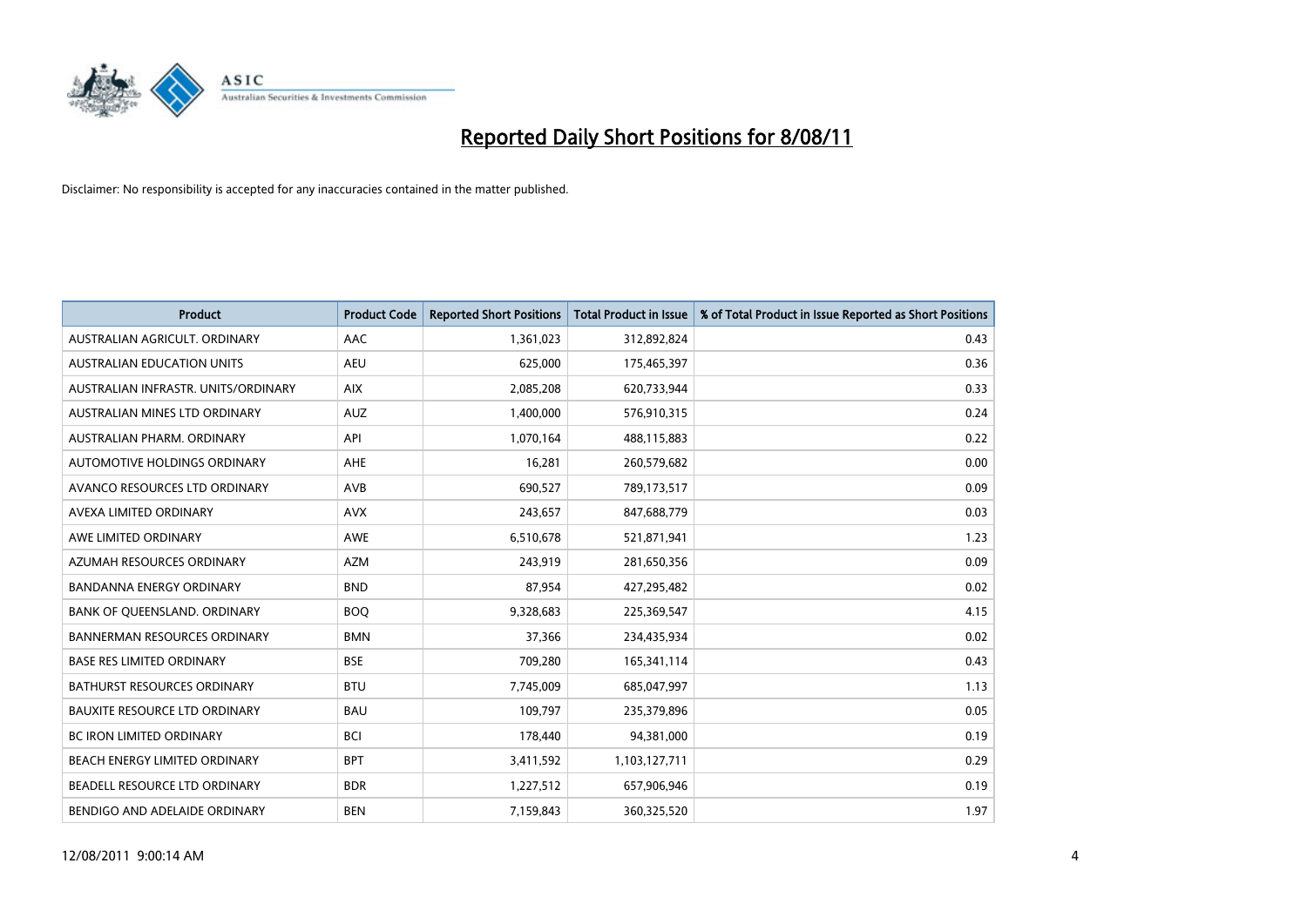

| <b>Product</b>                       | <b>Product Code</b> | <b>Reported Short Positions</b> | <b>Total Product in Issue</b> | % of Total Product in Issue Reported as Short Positions |
|--------------------------------------|---------------------|---------------------------------|-------------------------------|---------------------------------------------------------|
| BERKELEY RESOURCES ORDINARY          | <b>BKY</b>          | 700,192                         | 174,298,273                   | 0.39                                                    |
| BETASHARES ASX RES ETF UNITS         | <b>ORE</b>          | 118,220                         | 4,519,665                     | 2.62                                                    |
| <b>BHP BILLITON LIMITED ORDINARY</b> | <b>BHP</b>          | 35,458,507                      | 3,211,496,105                 | 1.08                                                    |
| <b>BILLABONG ORDINARY</b>            | <b>BBG</b>          | 21,218,597                      | 254,037,587                   | 8.31                                                    |
| <b>BIOTA HOLDINGS ORDINARY</b>       | <b>BTA</b>          | 2,060,688                       | 181,417,556                   | 1.13                                                    |
| <b>BISALLOY STEEL ORDINARY</b>       | <b>BIS</b>          | 84.480                          | 216,455,965                   | 0.04                                                    |
| BKI INVESTMENT LTD ORDINARY          | BKI                 | 508                             | 422,863,407                   | 0.00                                                    |
| <b>BLACKMORES LIMITED ORDINARY</b>   | <b>BKL</b>          | 3,781                           | 16,746,703                    | 0.02                                                    |
| <b>BLACKTHORN RESOURCES ORDINARY</b> | <b>BTR</b>          | 35,848                          | 122,918,000                   | 0.03                                                    |
| <b>BLUESCOPE STEEL LTD ORDINARY</b>  | <b>BSL</b>          | 79,667,970                      | 1,842,207,385                 | 4.28                                                    |
| <b>BOART LONGYEAR ORDINARY</b>       | <b>BLY</b>          | 6,928,160                       | 461,163,412                   | 1.50                                                    |
| <b>BOOM LOGISTICS ORDINARY</b>       | <b>BOL</b>          | 443,849                         | 465,011,147                   | 0.09                                                    |
| BORAL LIMITED, ORDINARY              | <b>BLD</b>          | 41,996,461                      | 729,925,990                   | 5.73                                                    |
| BOTSWANA METALS LTD ORDINARY         | <b>BML</b>          | 7,000                           | 143,717,013                   | 0.00                                                    |
| <b>BOW ENERGY LIMITED ORDINARY</b>   | <b>BOW</b>          | 7,837,791                       | 350,517,229                   | 2.23                                                    |
| <b>BRADKEN LIMITED ORDINARY</b>      | <b>BKN</b>          | 1,562,893                       | 161,849,910                   | 0.95                                                    |
| <b>BRAMBLES LIMITED ORDINARY</b>     | <b>BXB</b>          | 17,538,751                      | 1,479,383,874                 | 1.15                                                    |
| BREVILLE GROUP LTD ORDINARY          | <b>BRG</b>          | 3,739                           | 129,995,322                   | 0.00                                                    |
| <b>BRICKWORKS LIMITED ORDINARY</b>   | <b>BKW</b>          | 43,654                          | 147,567,333                   | 0.03                                                    |
| <b>BROCKMAN RESOURCES ORDINARY</b>   | <b>BRM</b>          | 73,234                          | 144,803,151                   | 0.05                                                    |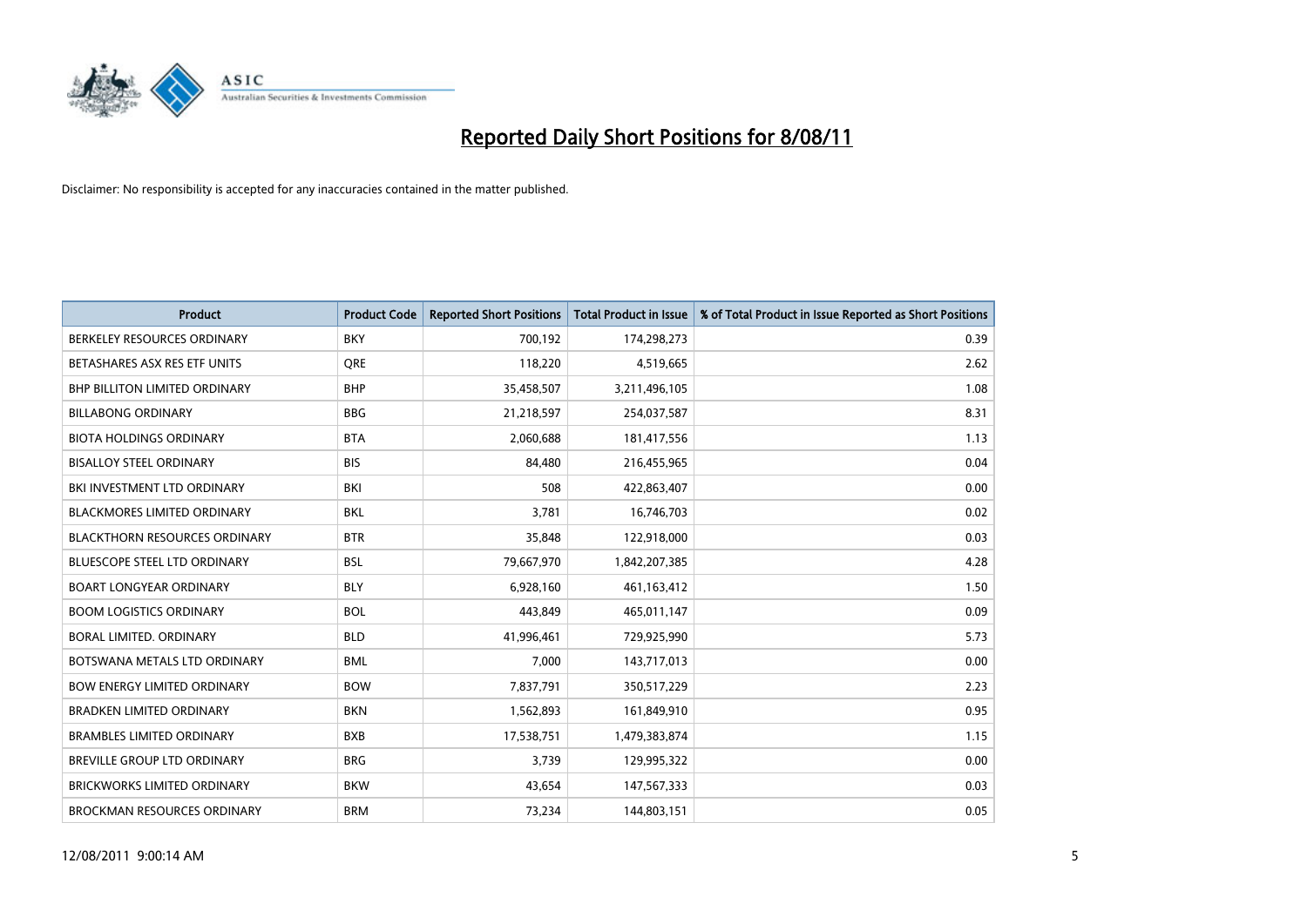

| <b>Product</b>                        | <b>Product Code</b> | <b>Reported Short Positions</b> | <b>Total Product in Issue</b> | % of Total Product in Issue Reported as Short Positions |
|---------------------------------------|---------------------|---------------------------------|-------------------------------|---------------------------------------------------------|
| BT INVESTMENT MNGMNT ORDINARY         | <b>BTT</b>          | 711,388                         | 160,000,000                   | 0.44                                                    |
| <b>BURU ENERGY ORDINARY</b>           | <b>BRU</b>          | 4,233,251                       | 182,840,549                   | 2.32                                                    |
| <b>BWP TRUST ORDINARY UNITS</b>       | <b>BWP</b>          | 976.926                         | 520,012,793                   | 0.18                                                    |
| CABCHARGE AUSTRALIA ORDINARY          | CAB                 | 880,071                         | 120,437,014                   | 0.71                                                    |
| CALTEX AUSTRALIA ORDINARY             | <b>CTX</b>          | 7,225,380                       | 270,000,000                   | 2.63                                                    |
| <b>CAMPBELL BROTHERS ORDINARY</b>     | <b>CPB</b>          | 186,229                         | 67,503,411                    | 0.26                                                    |
| CAPE LAMBERT RES LTD ORDINARY         | <b>CFE</b>          | 1,136,056                       | 627,299,603                   | 0.18                                                    |
| CARABELLA RES LTD ORDINARY            | <b>CLR</b>          | 549,620                         | 81,626,580                    | 0.67                                                    |
| <b>CARBON ENERGY ORDINARY</b>         | <b>CNX</b>          | 1,725,309                       | 698,517,858                   | 0.23                                                    |
| <b>CARDNO LIMITED ORDINARY</b>        | <b>CDD</b>          | 108,870                         | 109,780,032                   | 0.09                                                    |
| CARNARVON PETROLEUM ORDINARY          | <b>CVN</b>          | 3,282,959                       | 690,320,634                   | 0.46                                                    |
| <b>CARNEGIE WAVE ENERGY ORDINARY</b>  | <b>CWE</b>          | 83,000                          | 899,087,627                   | 0.01                                                    |
| CARPATHIAN RESOURCES ORDINARY         | <b>CPN</b>          | 75,000                          | 265,533,501                   | 0.03                                                    |
| CARPENTARIA EXP. LTD ORDINARY         | CAP                 | 9,777                           | 98,741,301                    | 0.01                                                    |
| CARSALES.COM LTD ORDINARY             | <b>CRZ</b>          | 12,555,790                      | 233,729,722                   | 5.35                                                    |
| CASH CONVERTERS ORD/DIV ACCESS        | CCV                 | 173,795                         | 379,761,025                   | 0.04                                                    |
| <b>CASPIAN OIL &amp; GAS ORDINARY</b> | <b>CIG</b>          | 50,000                          | 1,331,500,513                 | 0.00                                                    |
| CATALPA RESOURCES ORDINARY            | CAH                 | 147,653                         | 178,214,799                   | 0.07                                                    |
| CEC GROUP LIMITED ORDINARY            | <b>CEG</b>          | 1,750                           | 79,662,662                    | 0.00                                                    |
| <b>CELLNET GROUP ORDINARY</b>         | <b>CLT</b>          | 1,342                           | 61,286,754                    | 0.00                                                    |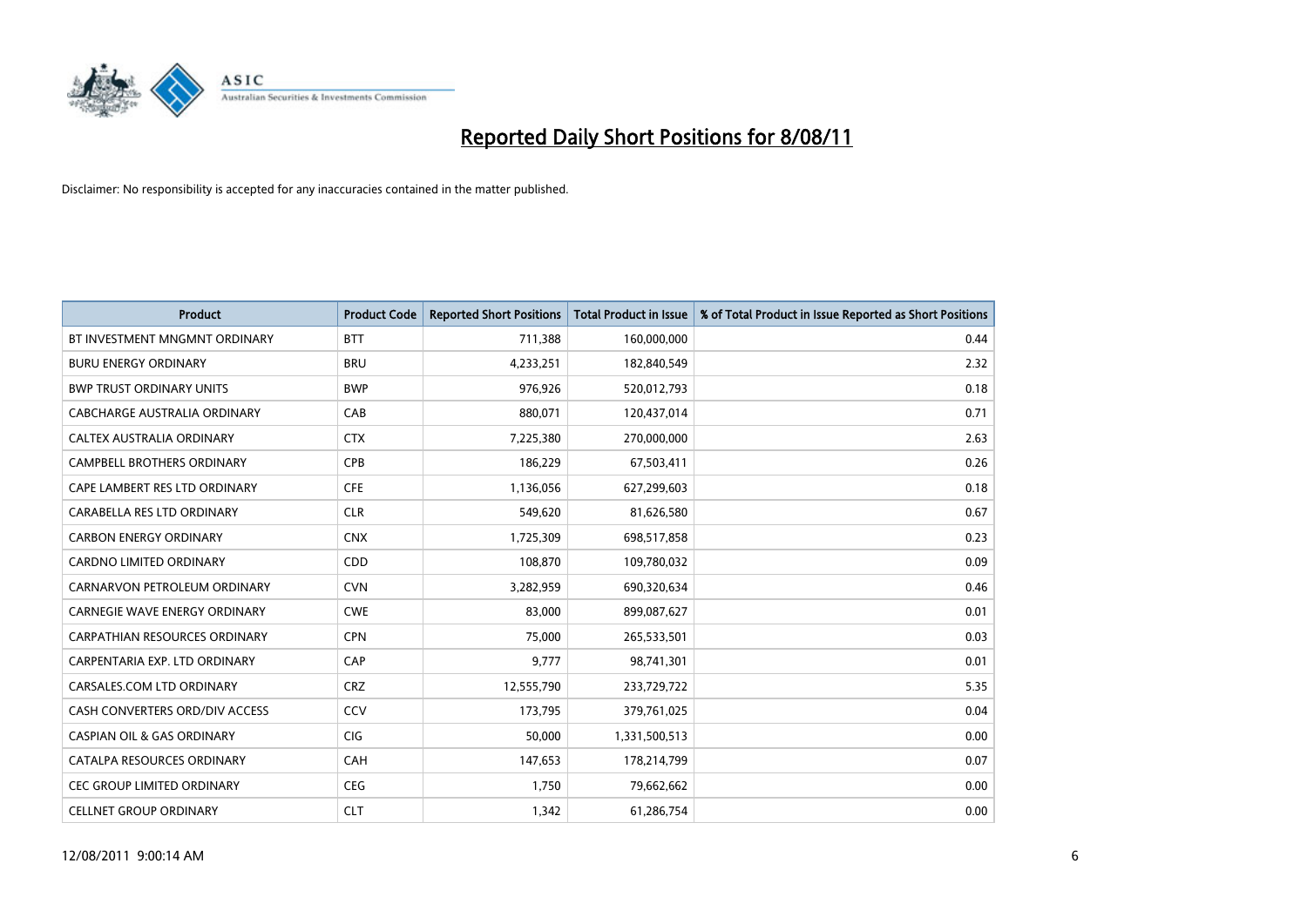

| <b>Product</b>                           | <b>Product Code</b> | <b>Reported Short Positions</b> | <b>Total Product in Issue</b> | % of Total Product in Issue Reported as Short Positions |
|------------------------------------------|---------------------|---------------------------------|-------------------------------|---------------------------------------------------------|
| CENTRAL PETROLEUM ORDINARY               | <b>CTP</b>          | 11,455                          | 982,298,842                   | 0.00                                                    |
| CENTRO PROPERTIES UNITS/ORD STAPLED      | <b>CNP</b>          | 6,692                           | 972,414,514                   | 0.00                                                    |
| CENTRO RETAIL GROUP STAPLED SECURITIES   | <b>CER</b>          | 830.001                         | 2,286,399,424                 | 0.03                                                    |
| CERAMIC FUEL CELLS ORDINARY              | <b>CFU</b>          | 1,280,896                       | 1,201,353,566                 | 0.10                                                    |
| <b>CFS RETAIL PROPERTY UNITS</b>         | <b>CFX</b>          | 43,146,882                      | 2,839,591,911                 | 1.49                                                    |
| CGA MINING LIMITED ORDINARY              | <b>CGX</b>          | 284,656                         | 333,475,726                   | 0.08                                                    |
| <b>CHALICE GOLD MINES ORDINARY</b>       | <b>CHN</b>          | 200                             | 250,030,886                   | 0.00                                                    |
| <b>CHALLENGER DIV.PRO. STAPLED UNITS</b> | <b>CDI</b>          | 129,892                         | 903,470,988                   | 0.01                                                    |
| <b>CHALLENGER INFRAST, STAPLED UNITS</b> | <b>CIF</b>          | 57,796                          | 316,223,785                   | 0.02                                                    |
| <b>CHALLENGER LIMITED ORDINARY</b>       | CGF                 | 8,987,405                       | 496,747,954                   | 1.81                                                    |
| CHANDLER MACLEOD LTD ORDINARY            | <b>CMG</b>          | 11,970                          | 466,466,720                   | 0.00                                                    |
| CHARTER HALL GROUP STAPLED US PROHIBIT.  | <b>CHC</b>          | 1,378,281                       | 308,040,283                   | 0.44                                                    |
| <b>CHARTER HALL OFFICE UNIT</b>          | CQ <sub>O</sub>     | 1,745,033                       | 493,319,730                   | 0.35                                                    |
| CHARTER HALL RETAIL UNITS                | <b>COR</b>          | 659,902                         | 302,162,079                   | 0.20                                                    |
| CITIGOLD CORP LTD ORDINARY               | <b>CTO</b>          | 2,059,217                       | 1,105,078,301                 | 0.18                                                    |
| <b>CLARIUS GRP LTD ORDINARY</b>          | <b>CND</b>          | 130,773                         | 88,161,315                    | 0.15                                                    |
| CLINUVEL PHARMACEUT. ORDINARY            | <b>CUV</b>          | 4,127                           | 30,381,706                    | 0.01                                                    |
| <b>CLOUGH LIMITED ORDINARY</b>           | <b>CLO</b>          | 347,639                         | 769,801,269                   | 0.04                                                    |
| <b>CO2 GROUP LIMITED ORDINARY</b>        | COZ                 | 400,000                         | 279,557,526                   | 0.14                                                    |
| <b>COAL &amp; ALLIED ORDINARY</b>        | <b>CNA</b>          | 10,821                          | 86,584,735                    | 0.01                                                    |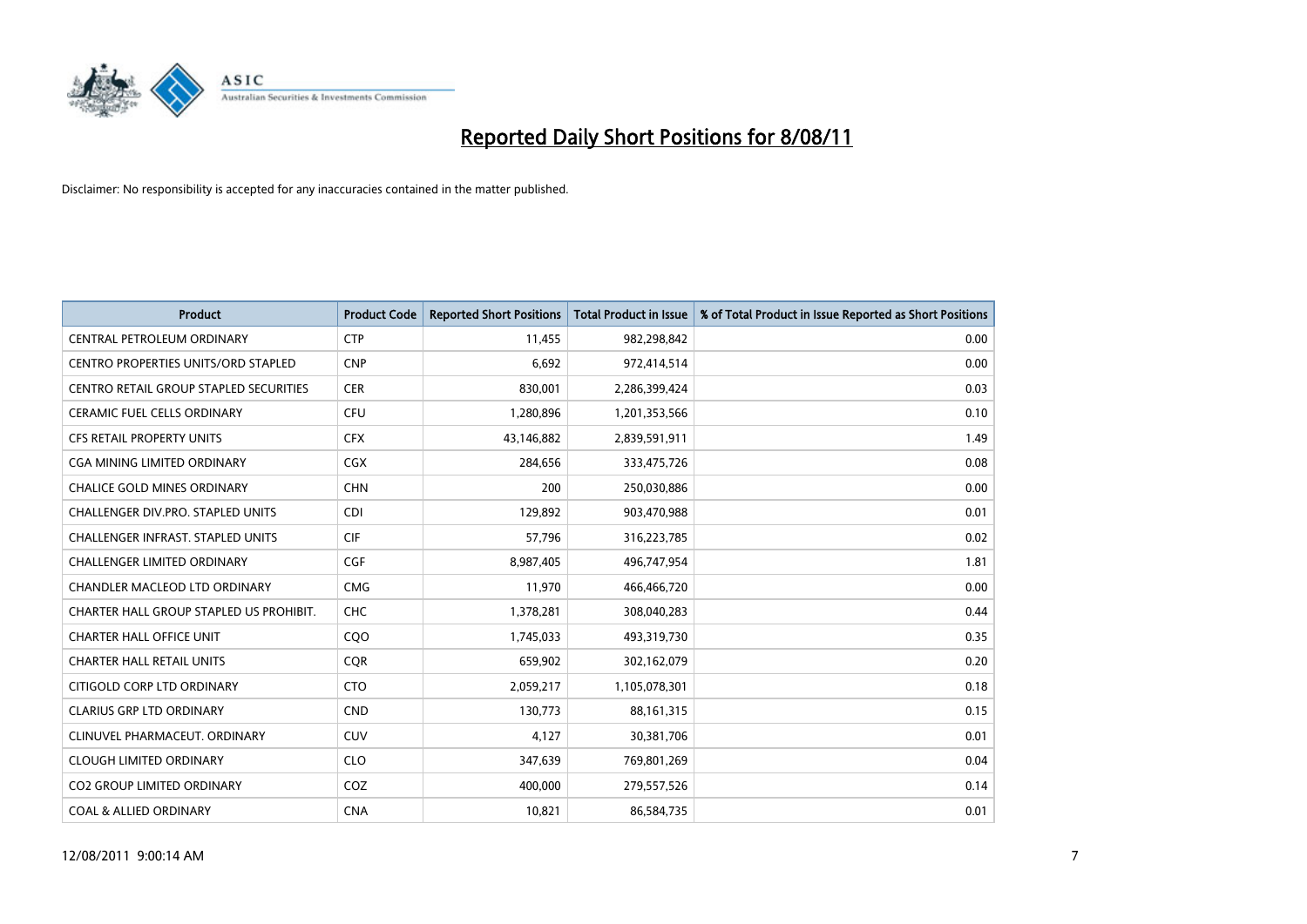

| <b>Product</b>                       | <b>Product Code</b> | <b>Reported Short Positions</b> | <b>Total Product in Issue</b> | % of Total Product in Issue Reported as Short Positions |
|--------------------------------------|---------------------|---------------------------------|-------------------------------|---------------------------------------------------------|
| COAL OF AFRICA LTD ORDINARY          | <b>CZA</b>          | 932,802                         | 531,139,661                   | 0.17                                                    |
| COALSPUR MINES LTD ORDINARY          | <b>CPL</b>          | 1,236,277                       | 579,768,744                   | 0.21                                                    |
| <b>COALWORKS LIMITED ORDINARY</b>    | <b>CWK</b>          | 513,994                         | 149,088,955                   | 0.34                                                    |
| COCA-COLA AMATIL ORDINARY            | <b>CCL</b>          | 6,742,613                       | 758,043,096                   | 0.86                                                    |
| COCHLEAR LIMITED ORDINARY            | <b>COH</b>          | 1,355,478                       | 56,746,620                    | 2.37                                                    |
| <b>COCKATOO COAL ORDINARY</b>        | <b>COK</b>          | 4,185,898                       | 1,016,196,908                 | 0.40                                                    |
| <b>COFFEY INTERNATIONAL ORDINARY</b> | COF                 | 16,911                          | 134,066,081                   | 0.01                                                    |
| <b>COKAL LTD ORDINARY</b>            | <b>CKA</b>          | 392,815                         | 129,321,735                   | 0.30                                                    |
| COLLINS FOODS LTD ORDINARY           | <b>CKF</b>          | 665,906                         | 93,000,003                    | 0.72                                                    |
| COMMONWEALTH BANK, ORDINARY          | <b>CBA</b>          | 21,867,294                      | 1,558,647,244                 | 1.35                                                    |
| COMMONWEALTH PROP ORDINARY UNITS     | <b>CPA</b>          | 34,273,720                      | 2,449,599,711                 | 1.41                                                    |
| <b>COMPASS RESOURCES ORDINARY</b>    | <b>CMR</b>          | 160,952                         | 147,402,920                   | 0.11                                                    |
| <b>COMPUTERSHARE LTD ORDINARY</b>    | <b>CPU</b>          | 3,832,116                       | 555,664,059                   | 0.67                                                    |
| CONNECTEAST GROUP STAPLED            | <b>CEU</b>          | 18,099,317                      | 3,940,145,951                 | 0.45                                                    |
| CONQUEST MINING ORDINARY             | CQT                 | 2,405,496                       | 583,241,478                   | 0.40                                                    |
| CONSOLIDATED MEDIA. ORDINARY         | <b>CMI</b>          | 3,266,059                       | 561,834,996                   | 0.58                                                    |
| CONTANGO MICROCAP ORDINARY           | <b>CTN</b>          | 7,500                           | 146,423,793                   | 0.01                                                    |
| CONTINENTAL COAL LTD ORDINARY        | CCC                 | 733,008                         | 2,415,170,317                 | 0.03                                                    |
| <b>COOPER ENERGY LTD ORDINARY</b>    | <b>COE</b>          | 292,554                         | 292,576,001                   | 0.10                                                    |
| <b>COPPER STRIKE LTD ORDINARY</b>    | <b>CSE</b>          | 714                             | 129,455,571                   | 0.00                                                    |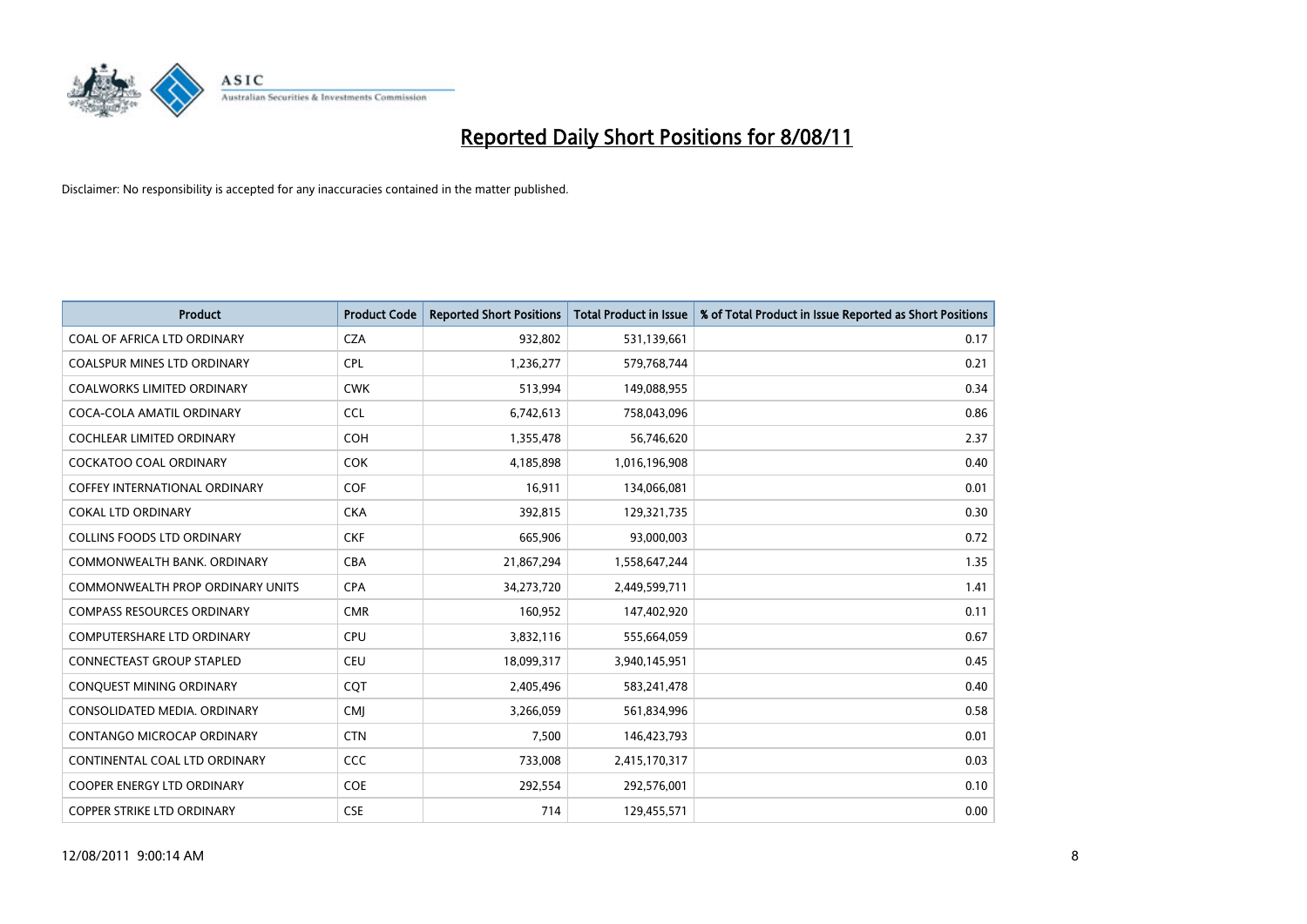

| <b>Product</b>                          | <b>Product Code</b> | <b>Reported Short Positions</b> | <b>Total Product in Issue</b> | % of Total Product in Issue Reported as Short Positions |
|-----------------------------------------|---------------------|---------------------------------|-------------------------------|---------------------------------------------------------|
| <b>CORDLIFE LIMITED ORDINARY</b>        | CBB                 |                                 | 150,887,354                   | 0.00                                                    |
| COUNT FINANCIAL ORDINARY                | COU                 | 548,219                         | 262,247,830                   | 0.21                                                    |
| <b>CREDIT CORP GROUP ORDINARY</b>       | <b>CCP</b>          | 2.107                           | 45,210,752                    | 0.00                                                    |
| <b>CROMWELL PROP STAPLED SECURITIES</b> | <b>CMW</b>          | 113,667                         | 964,737,315                   | 0.01                                                    |
| <b>CROWN LIMITED ORDINARY</b>           | <b>CWN</b>          | 1,681,074                       | 754,131,800                   | 0.20                                                    |
| <b>CRUSADER RESOURCES ORDINARY</b>      | CAS                 | 250,000                         | 104,266,040                   | 0.24                                                    |
| <b>CSG LIMITED ORDINARY</b>             | CSV                 | 1,011,612                       | 282,567,499                   | 0.36                                                    |
| <b>CSL LIMITED ORDINARY</b>             | <b>CSL</b>          | 6,950,676                       | 527,960,909                   | 1.29                                                    |
| <b>CSR LIMITED ORDINARY</b>             | <b>CSR</b>          | 15,158,535                      | 506,000,315                   | 2.98                                                    |
| <b>CUDECO LIMITED ORDINARY</b>          | CDU                 | 1,752,771                       | 142,654,900                   | 1.21                                                    |
| <b>CUE ENERGY RESOURCE ORDINARY</b>     | <b>CUE</b>          | 174,197                         | 694,819,718                   | 0.03                                                    |
| <b>CUSTOMERS LIMITED ORDINARY</b>       | <b>CUS</b>          | 56,558                          | 134,869,357                   | 0.04                                                    |
| DART ENERGY LTD ORDINARY                | <b>DTE</b>          | 5,925,013                       | 720,674,545                   | 0.81                                                    |
| DAVID JONES LIMITED ORDINARY            | <b>DIS</b>          | 34,917,384                      | 520,751,395                   | 6.68                                                    |
| DECMIL GROUP LIMITED ORDINARY           | <b>DCG</b>          | 104,174                         | 124,254,568                   | 0.08                                                    |
| DEEP YELLOW LIMITED ORDINARY            | <b>DYL</b>          | 156,847                         | 1,127,534,458                 | 0.02                                                    |
| DEVINE LIMITED ORDINARY                 | <b>DVN</b>          | 1,000                           | 634,918,223                   | 0.00                                                    |
| DEXUS PROPERTY GROUP STAPLED UNITS      | <b>DXS</b>          | 35,145,191                      | 4,839,024,176                 | 0.71                                                    |
| DISCOVERY METALS LTD ORDINARY           | <b>DML</b>          | 5,546,037                       | 437,114,481                   | 1.25                                                    |
| DOMINO PIZZA ENTERPR ORDINARY           | <b>DMP</b>          | 300,903                         | 68,407,674                    | 0.44                                                    |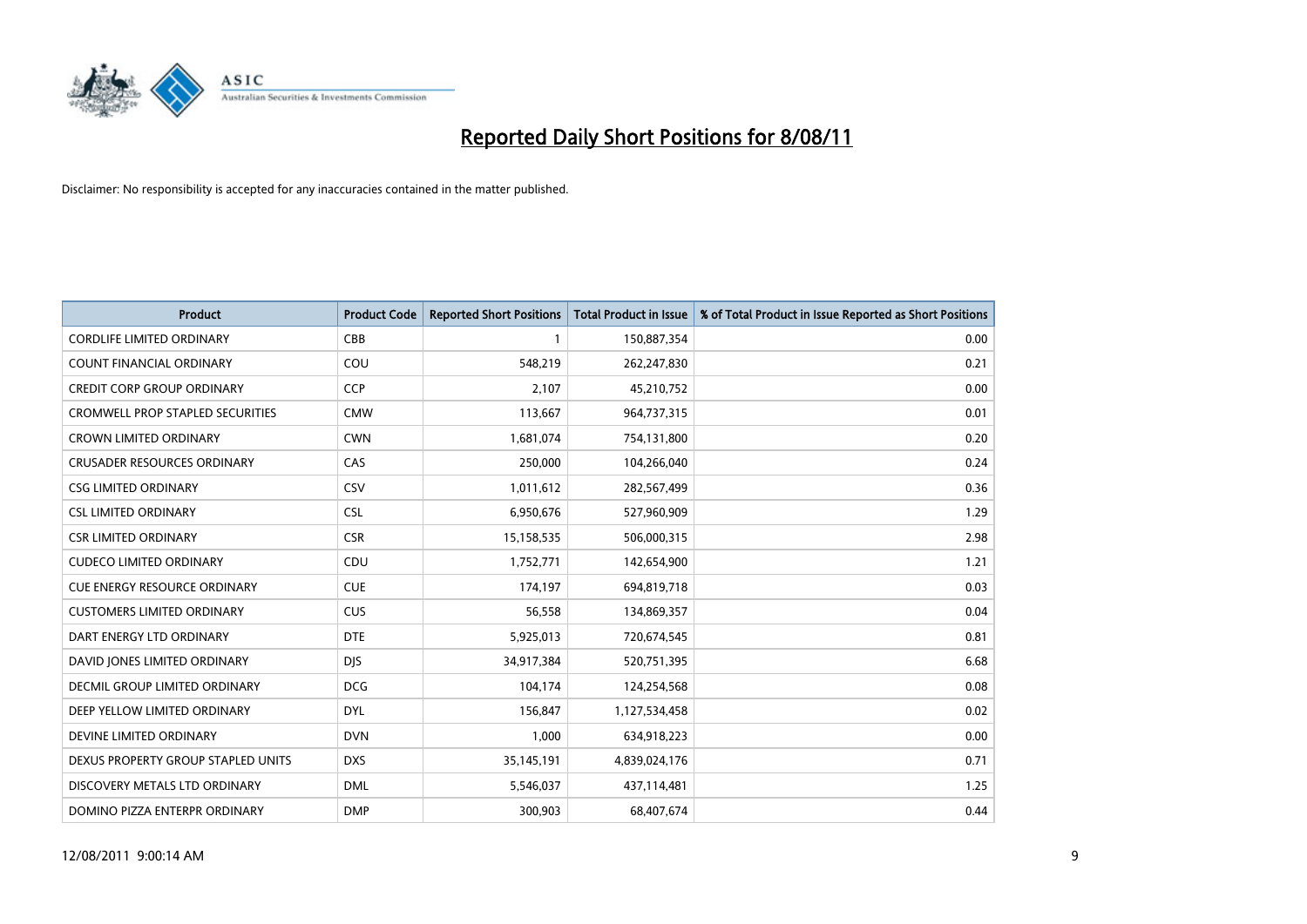

| <b>Product</b>                       | <b>Product Code</b> | <b>Reported Short Positions</b> | <b>Total Product in Issue</b> | % of Total Product in Issue Reported as Short Positions |
|--------------------------------------|---------------------|---------------------------------|-------------------------------|---------------------------------------------------------|
| DOWNER EDI LIMITED ORDINARY          | <b>DOW</b>          | 7,461,796                       | 429,100,296                   | 1.72                                                    |
| DRILLSEARCH ENERGY ORDINARY          | <b>DLS</b>          | 1,175,303                       | 305,176,742                   | 0.39                                                    |
| DUET GROUP STAPLED US PROHIBIT.      | <b>DUE</b>          | 4,108,253                       | 909,692,991                   | 0.44                                                    |
| DULUXGROUP LIMITED ORDINARY          | <b>DLX</b>          | 8,230,570                       | 367,456,259                   | 2.22                                                    |
| DWS ADVANCED ORDINARY                | <b>DWS</b>          | 69,326                          | 132,362,763                   | 0.05                                                    |
| <b>EASTERN STAR GAS ORDINARY</b>     | ESG                 | 9,095,785                       | 991,817,041                   | 0.91                                                    |
| ECHO ENTERTAINMENT ORDINARY          | <b>EGP</b>          | 1,286,068                       | 688,019,737                   | 0.19                                                    |
| <b>ELDERS LIMITED ORDINARY</b>       | <b>ELD</b>          | 17,918,388                      | 448,598,480                   | 3.97                                                    |
| ELDORADO GOLD CORP CDI 1:1           | EAU                 | 40,909                          | 11,658,431                    | 0.35                                                    |
| ELEMENTAL MINERALS ORDINARY          | <b>ELM</b>          | 798,774                         | 173,223,082                   | 0.46                                                    |
| ELEMENTOS LIMITED ORDINARY           | <b>ELT</b>          | 8                               | 77,068,979                    | 0.00                                                    |
| ELIXIR PETROLEUM LTD ORDINARY        | <b>EXR</b>          | 324,400                         | 188,988,472                   | 0.17                                                    |
| <b>EMECO HOLDINGS ORDINARY</b>       | <b>EHL</b>          | 1,953,095                       | 631,237,586                   | 0.30                                                    |
| <b>ENERGIA MINERALS LTD ORDINARY</b> | <b>EMX</b>          | 139,366                         | 82,500,005                    | 0.17                                                    |
| ENERGY RESOURCES ORDINARY 'A'        | ERA                 | 5,512,199                       | 190,737,934                   | 2.91                                                    |
| <b>ENERGY WORLD CORPOR, ORDINARY</b> | <b>EWC</b>          | 27,914,875                      | 1,734,166,672                 | 1.61                                                    |
| <b>ENTEK ENERGY LTD ORDINARY</b>     | ETE                 | 489,903                         | 510,657,387                   | 0.10                                                    |
| <b>ENTELLECT LIMITED ORDINARY</b>    | <b>ESN</b>          | 464,050                         | 985,337,932                   | 0.05                                                    |
| <b>ENVESTRA LIMITED ORDINARY</b>     | <b>ENV</b>          | 3,496,571                       | 1,468,560,201                 | 0.22                                                    |
| <b>EUROZ LIMITED ORDINARY</b>        | EZL                 | 84.000                          | 143,564,527                   | 0.06                                                    |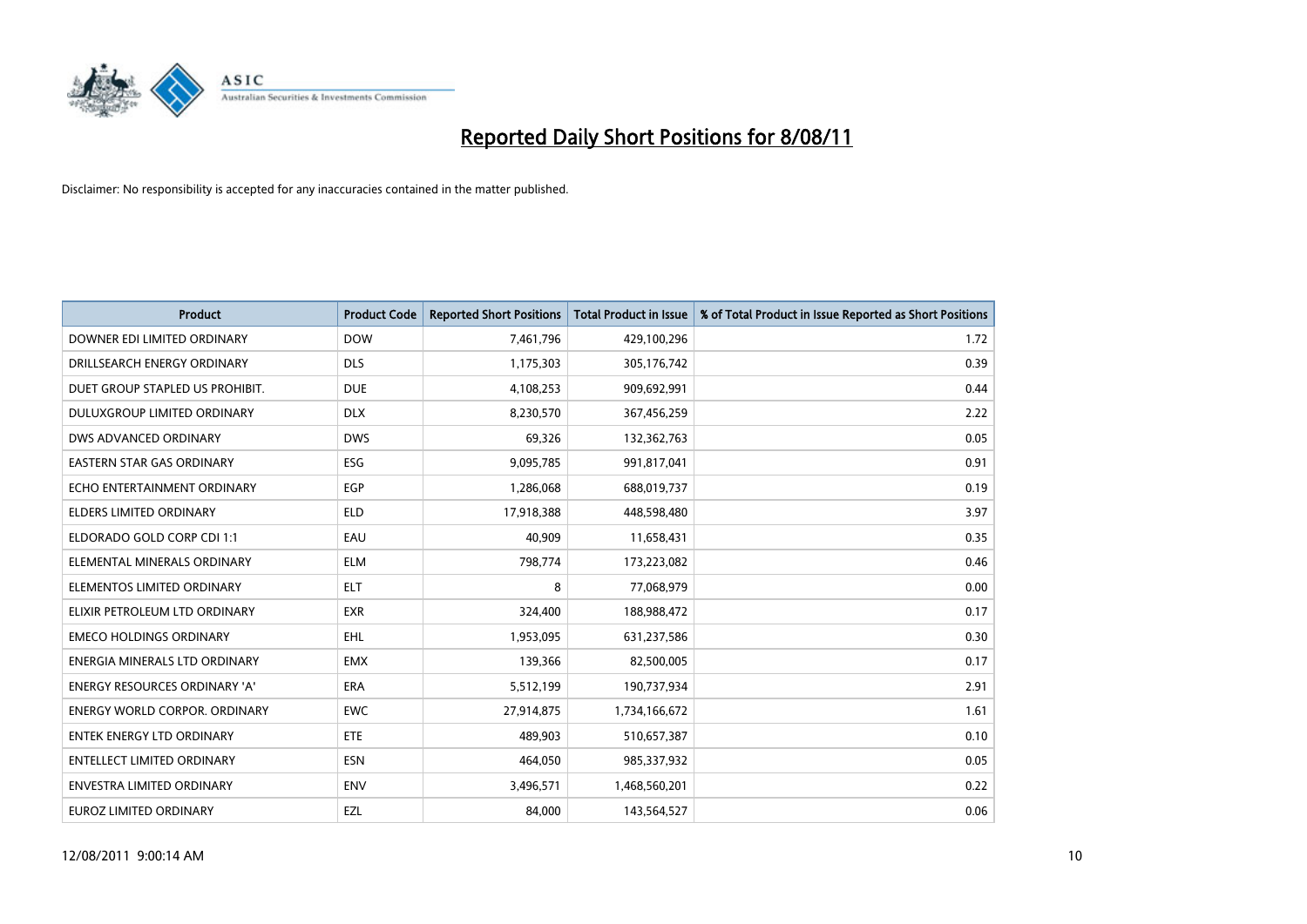

| <b>Product</b>                        | <b>Product Code</b> | <b>Reported Short Positions</b> | <b>Total Product in Issue</b> | % of Total Product in Issue Reported as Short Positions |
|---------------------------------------|---------------------|---------------------------------|-------------------------------|---------------------------------------------------------|
| <b>EXTRACT RESOURCES ORDINARY</b>     | <b>EXT</b>          | 554,256                         | 251,336,404                   | 0.19                                                    |
| FAIRFAX MEDIA LTD ORDINARY            | <b>FXI</b>          | 309,221,565                     | 2,351,955,725                 | 13.14                                                   |
| <b>FANTASTIC HOLDINGS ORDINARY</b>    | <b>FAN</b>          | 349,997                         | 102,739,538                   | 0.34                                                    |
| FAR LTD ORDINARY                      | <b>FAR</b>          | 21,276,945                      | 1,245,401,164                 | 1.71                                                    |
| FERRAUS LIMITED ORDINARY              | <b>FRS</b>          | 370                             | 249,598,565                   | 0.00                                                    |
| FISHER & PAYKEL APP. ORDINARY         | <b>FPA</b>          | 21,298                          | 724,235,162                   | 0.00                                                    |
| FISHER & PAYKEL H. ORDINARY           | <b>FPH</b>          | 2,418,209                       | 525,362,450                   | 0.46                                                    |
| FKP PROPERTY GROUP STAPLED SECURITIES | <b>FKP</b>          | 29,470,189                      | 1,185,077,223                 | 2.46                                                    |
| FLEETWOOD CORP ORDINARY               | <b>FWD</b>          | 609,948                         | 57,847,937                    | 1.06                                                    |
| FLETCHER BUILDING ORDINARY            | <b>FBU</b>          | 7,003,863                       | 678,573,570                   | 1.03                                                    |
| FLEXIGROUP LIMITED ORDINARY           | <b>FXL</b>          | 34,600                          | 276,292,173                   | 0.01                                                    |
| <b>FLIGHT CENTRE ORDINARY</b>         | <b>FLT</b>          | 4,609,444                       | 99,959,845                    | 4.59                                                    |
| FLINDERS MINES LTD ORDINARY           | <b>FMS</b>          | 21,483,822                      | 1,820,839,571                 | 1.17                                                    |
| <b>FOCUS MINERALS LTD ORDINARY</b>    | <b>FML</b>          | 2,966,250                       | 3,440,515,431                 | 0.09                                                    |
| <b>FORGE GROUP LIMITED ORDINARY</b>   | <b>FGE</b>          | 116,342                         | 82,924,014                    | 0.13                                                    |
| FORTE ENERGY NL ORDINARY              | <b>FTE</b>          | 2,658,986                       | 695,589,311                   | 0.38                                                    |
| FORTESCUE METALS GRP ORDINARY         | <b>FMG</b>          | 38,994,933                      | 3,113,348,659                 | 1.23                                                    |
| <b>FOSTER'S GROUP ORDINARY</b>        | FGL                 | 7,349,960                       | 1,940,894,542                 | 0.36                                                    |
| FTD CORPORATION ORDINARY              | <b>FTD</b>          | 8,088                           | 36,474,593                    | 0.02                                                    |
| <b>FUNTASTIC LIMITED ORDINARY</b>     | <b>FUN</b>          | 322,528                         | 340,997,682                   | 0.09                                                    |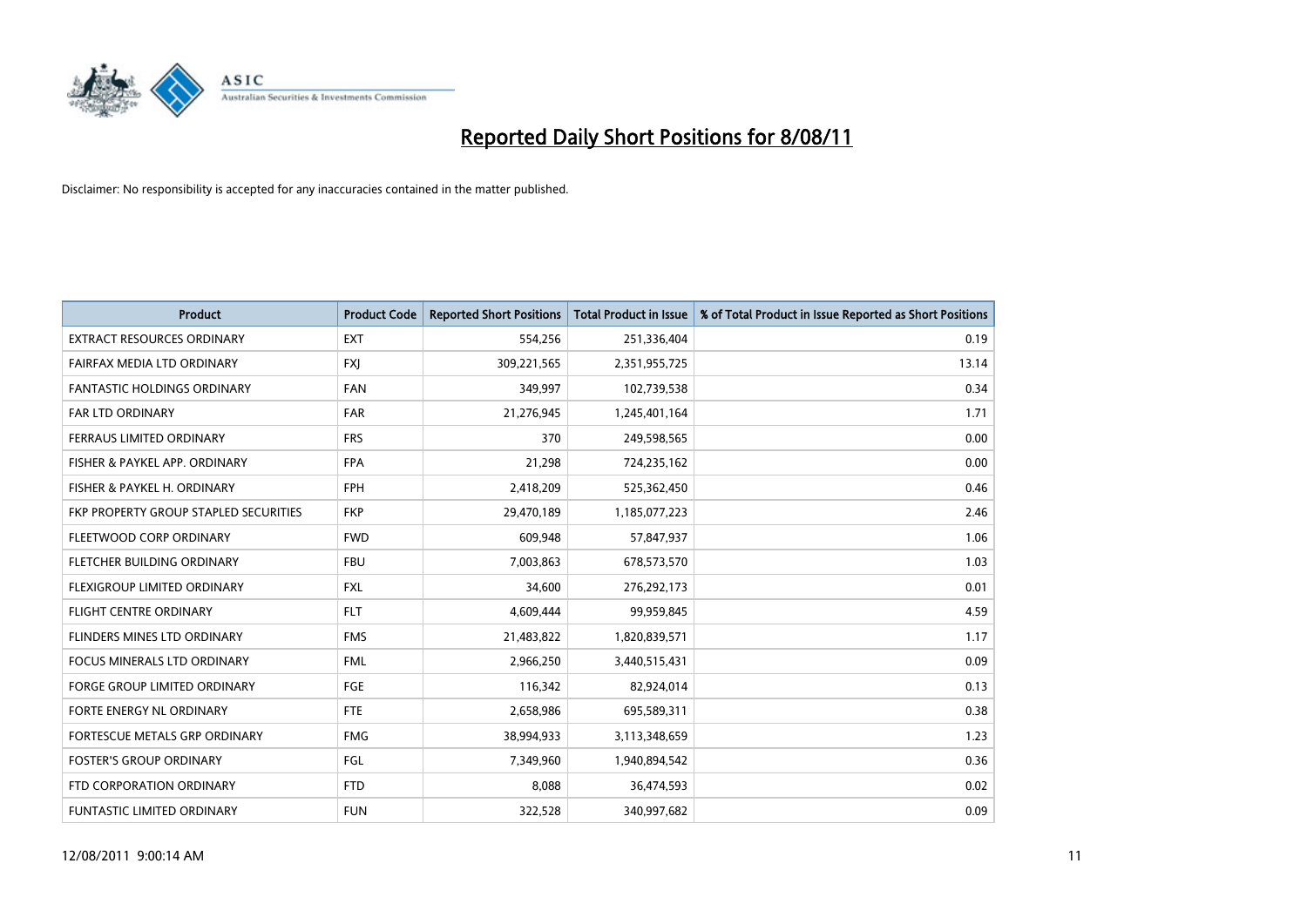

| <b>Product</b>                            | <b>Product Code</b> | <b>Reported Short Positions</b> | <b>Total Product in Issue</b> | % of Total Product in Issue Reported as Short Positions |
|-------------------------------------------|---------------------|---------------------------------|-------------------------------|---------------------------------------------------------|
| <b>G.U.D. HOLDINGS ORDINARY</b>           | <b>GUD</b>          | 385,217                         | 69,089,611                    | 0.54                                                    |
| <b>GALAXY RESOURCES ORDINARY</b>          | GXY                 | 1,659,263                       | 323,327,000                   | 0.51                                                    |
| <b>GEODYNAMICS LIMITED ORDINARY</b>       | GDY                 | 35.392                          | 337,084,174                   | 0.01                                                    |
| <b>GINDALBIE METALS LTD ORDINARY</b>      | GBG                 | 39,349,019                      | 988,710,739                   | 3.97                                                    |
| <b>GLOBAL MINING ORDINARY</b>             | <b>GMI</b>          | 8,951                           | 191,820,968                   | 0.00                                                    |
| <b>GLOUCESTER COAL ORDINARY</b>           | GCL                 | 680,597                         | 202,905,967                   | 0.33                                                    |
| <b>GME RESOURCES LTD ORDINARY</b>         | <b>GME</b>          | 800                             | 322,635,902                   | 0.00                                                    |
| <b>GOLD ONE INT LTD ORDINARY</b>          | GDO                 | 165,805                         | 808,990,251                   | 0.02                                                    |
| <b>GOLDEN WEST RESOURCE ORDINARY</b>      | <b>GWR</b>          | 1,617                           | 192,082,567                   | 0.00                                                    |
| <b>GOODMAN FIELDER, ORDINARY</b>          | <b>GFF</b>          | 27,018,733                      | 1,380,386,438                 | 1.96                                                    |
| <b>GOODMAN GROUP STAPLED US PROHIBIT.</b> | <b>GMG</b>          | 28,113,849                      | 7,394,607,411                 | 0.37                                                    |
| <b>GPT GROUP STAPLED SEC.</b>             | <b>GPT</b>          | 15,912,479                      | 1,855,529,431                 | 0.85                                                    |
| <b>GRAINCORP LIMITED A CLASS ORDINARY</b> | <b>GNC</b>          | 1,207,009                       | 198,318,900                   | 0.58                                                    |
| <b>GRANGE RESOURCES. ORDINARY</b>         | GRR                 | 147,547                         | 1,153,181,487                 | 0.01                                                    |
| <b>GREENCAP LIMITED ORDINARY</b>          | <b>GCG</b>          |                                 | 262,515,385                   | 0.00                                                    |
| <b>GREENLAND MIN EN LTD ORDINARY</b>      | GGG                 | 2,158,641                       | 410,407,582                   | 0.53                                                    |
| <b>GRYPHON MINERALS LTD ORDINARY</b>      | GRY                 | 2,129,072                       | 299,922,058                   | 0.70                                                    |
| <b>GUILDFORD COAL LTD ORDINARY</b>        | <b>GUF</b>          | 1,701,174                       | 217,469,617                   | 0.78                                                    |
| <b>GUINNESS PEAT GROUP. CDI 1:1</b>       | <b>GPG</b>          | 1,226,373                       | 266,222,148                   | 0.46                                                    |
| <b>GUNNS LIMITED ORDINARY</b>             | <b>GNS</b>          | 69,741,069                      | 848,401,559                   | 8.22                                                    |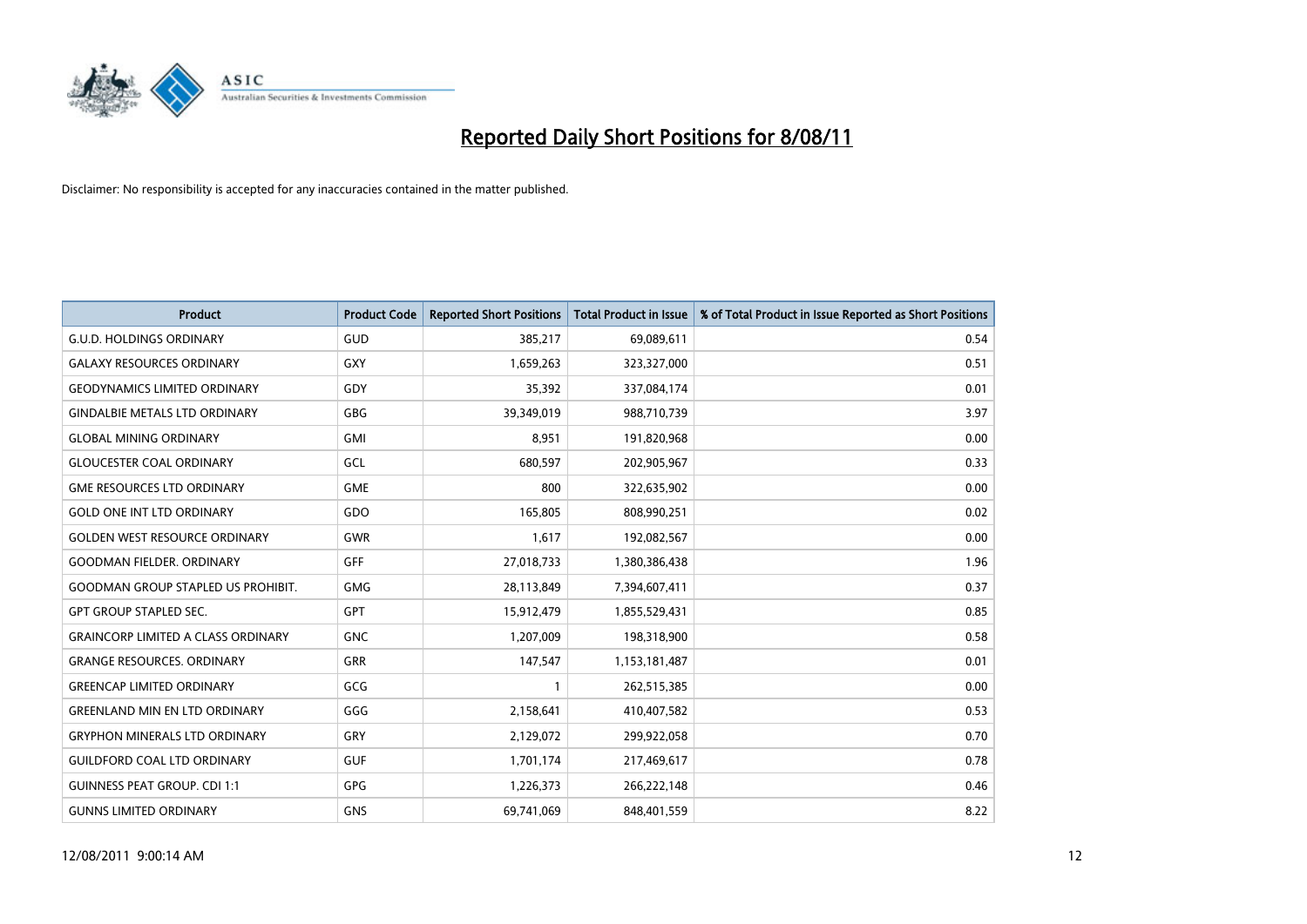

| <b>Product</b>                        | <b>Product Code</b> | <b>Reported Short Positions</b> | <b>Total Product in Issue</b> | % of Total Product in Issue Reported as Short Positions |
|---------------------------------------|---------------------|---------------------------------|-------------------------------|---------------------------------------------------------|
| <b>GWA GROUP LTD ORDINARY</b>         | <b>GWA</b>          | 7,354,682                       | 301,525,014                   | 2.41                                                    |
| HARVEY NORMAN ORDINARY                | <b>HVN</b>          | 58,727,593                      | 1,062,316,784                 | 5.50                                                    |
| <b>HASTIE GROUP LIMITED ORDINARY</b>  | <b>HST</b>          | 13,076,637                      | 1,367,511,426                 | 0.96                                                    |
| HASTINGS DIVERSIFIED STAPLED SECURITY | <b>HDF</b>          | 2,184,579                       | 530,001,072                   | 0.39                                                    |
| <b>HEARTWARE INT INC CDI 35:1</b>     | <b>HIN</b>          | 272,008                         | 48,598,550                    | 0.56                                                    |
| <b>HENDERSON GROUP CDI 1:1</b>        | <b>HGG</b>          | 6,354,865                       | 628,839,582                   | 1.01                                                    |
| HFA HOLDINGS LIMITED ORDINARY         | <b>HFA</b>          | 465,449                         | 117,332,831                   | 0.39                                                    |
| <b>HIGHLANDS PACIFIC ORDINARY</b>     | <b>HIG</b>          | 2,623,998                       | 686,082,148                   | 0.38                                                    |
| HILLGROVE RES LTD ORDINARY            | <b>HGO</b>          | 505,038                         | 793,698,575                   | 0.06                                                    |
| HILLS HOLDINGS LTD ORDINARY           | <b>HIL</b>          | 3,563,053                       | 249,139,016                   | 1.42                                                    |
| HORIZON OIL LIMITED ORDINARY          | <b>HZN</b>          | 9,889,161                       | 1,130,811,515                 | 0.87                                                    |
| HUNNU COAL LIMITED ORDINARY           | <b>HUN</b>          | 189,874                         | 216,565,002                   | 0.09                                                    |
| <b>ICON ENERGY LIMITED ORDINARY</b>   | <b>ICN</b>          | 69,910                          | 469,301,394                   | 0.01                                                    |
| <b>IINET LIMITED ORDINARY</b>         | <b>IIN</b>          | 1,458,379                       | 152,169,119                   | 0.96                                                    |
| <b>IKWEZI MINING LTD ORDINARY</b>     | <b>IKW</b>          | 2,683,423                       | 168,800,000                   | 1.59                                                    |
| ILUKA RESOURCES ORDINARY              | ILU                 | 2,901,387                       | 418,700,517                   | 0.68                                                    |
| <b>IMDEX LIMITED ORDINARY</b>         | <b>IMD</b>          | 126,110                         | 199,414,165                   | 0.06                                                    |
| IMF (AUSTRALIA) LTD ORDINARY          | <b>IMF</b>          | 329,544                         | 123,828,193                   | 0.26                                                    |
| <b>IMX RESOURCES LTD ORDINARY</b>     | <b>IXR</b>          | 20,000                          | 262,612,803                   | 0.01                                                    |
| <b>INCITEC PIVOT ORDINARY</b>         | <b>IPL</b>          | 2,376,266                       | 1,628,730,107                 | 0.13                                                    |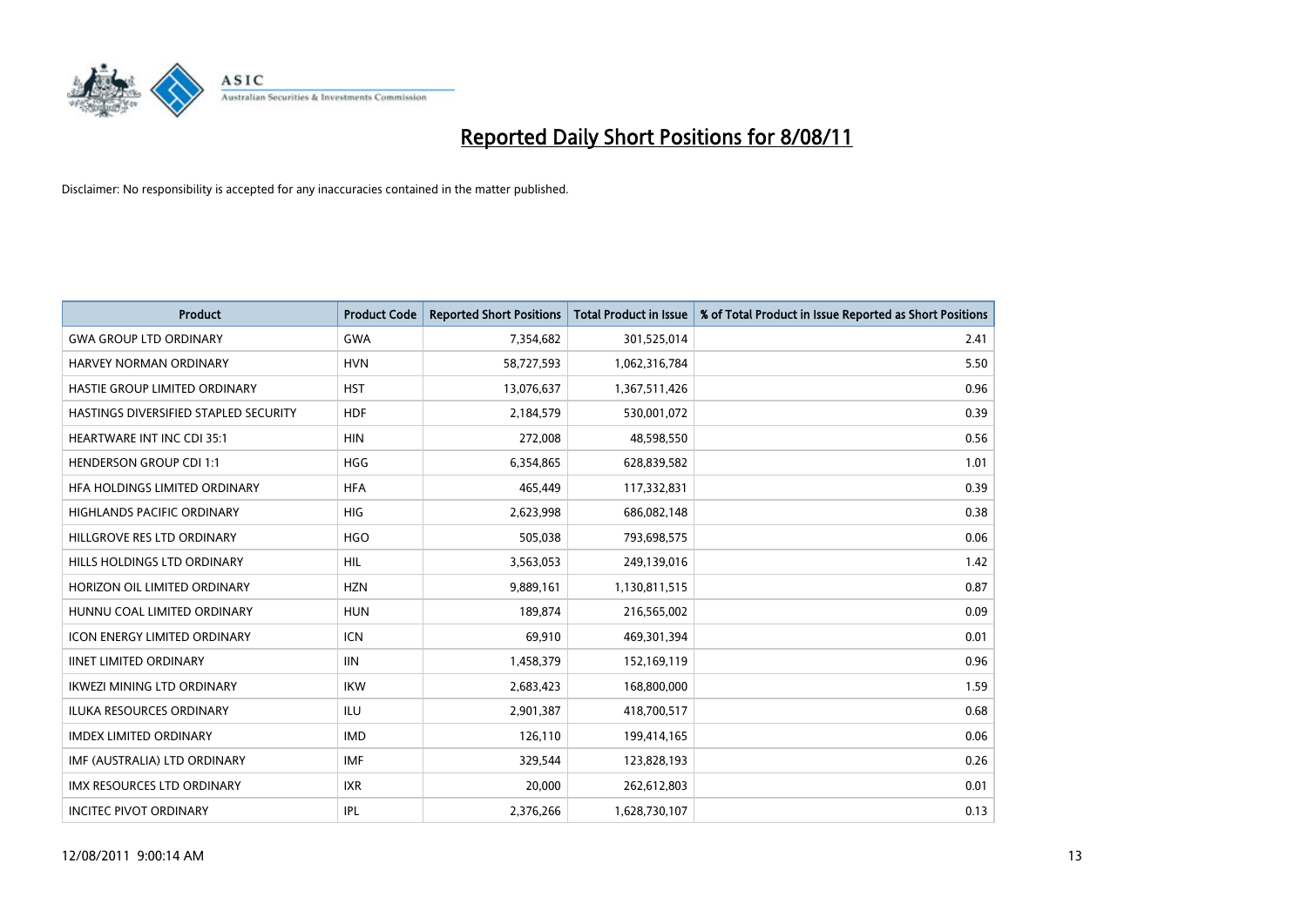

| <b>Product</b>                                | <b>Product Code</b> | <b>Reported Short Positions</b> | <b>Total Product in Issue</b> | % of Total Product in Issue Reported as Short Positions |
|-----------------------------------------------|---------------------|---------------------------------|-------------------------------|---------------------------------------------------------|
| <b>INDAGO RESOURCES LTD ORDINARY</b>          | <b>IDG</b>          | 8,179                           | 4,920,997                     | 0.17                                                    |
| INDEPENDENCE GROUP ORDINARY                   | <b>IGO</b>          | 1,439,130                       | 202,907,135                   | 0.70                                                    |
| <b>INDO MINES LIMITED ORDINARY</b>            | <b>IDO</b>          | 40.000                          | 229,809,304                   | 0.02                                                    |
| INDOPHIL RESOURCES ORDINARY                   | <b>IRN</b>          | 15,328,292                      | 995,437,860                   | 1.53                                                    |
| <b>INDUSTREA LIMITED ORDINARY</b>             | IDL                 | 1,518,944                       | 364,733,566                   | 0.42                                                    |
| <b>INFIGEN ENERGY STAPLED SECURITIES</b>      | <b>IFN</b>          | 4,015,119                       | 762,265,972                   | 0.53                                                    |
| ING RE COM GROUP STAPLED SECURITIES           | ILF                 | 9,075                           | 441,029,194                   | 0.00                                                    |
| <b>INSURANCE AUSTRALIA ORDINARY</b>           | <b>IAG</b>          | 10,416,825                      | 2,079,034,021                 | 0.49                                                    |
| INT GOLDFIELDS LTD ORDINARY                   | <b>IGS</b>          | 11,042,682                      | 571,520,386                   | 1.93                                                    |
| INTEGRA MINING LTD, ORDINARY                  | <b>IGR</b>          | 5,285,330                       | 841,525,727                   | 0.63                                                    |
| <b>INTREPID MINES ORDINARY</b>                | <b>IAU</b>          | 4,668,831                       | 522,300,939                   | 0.89                                                    |
| <b>INVESTA OFFICE FUND STAPLED SECURITIES</b> | <b>IOF</b>          | 10,200,987                      | 2,729,071,212                 | 0.37                                                    |
| <b>INVOCARE LIMITED ORDINARY</b>              | <b>IVC</b>          | 988,823                         | 107,912,897                   | 0.90                                                    |
| <b>ION LIMITED ORDINARY</b>                   | <b>ION</b>          | 164,453                         | 256,365,105                   | 0.06                                                    |
| <b>IOOF HOLDINGS LTD ORDINARY</b>             | IFL.                | 1,192,964                       | 229,794,395                   | 0.51                                                    |
| IRESS MARKET TECH. ORDINARY                   | <b>IRE</b>          | 2,053,498                       | 126,992,462                   | 1.60                                                    |
| <b>IRON ORE HOLDINGS ORDINARY</b>             | <b>IOH</b>          | 81,637                          | 166,087,005                   | 0.04                                                    |
| ISHARES MSCI AUS 200 ISHARES MSCI AUS 200     | IOZ                 | 29,976                          | 2,400,836                     | 1.25                                                    |
| ISHARES MSCI EM MKTS CDI 1:1                  | <b>IEM</b>          | 18,083                          | 425,700,000                   | 0.00                                                    |
| ISHARES S&P 500 CDI 1:1                       | <b>IVV</b>          | 15,621                          | 116,350,000                   | 0.01                                                    |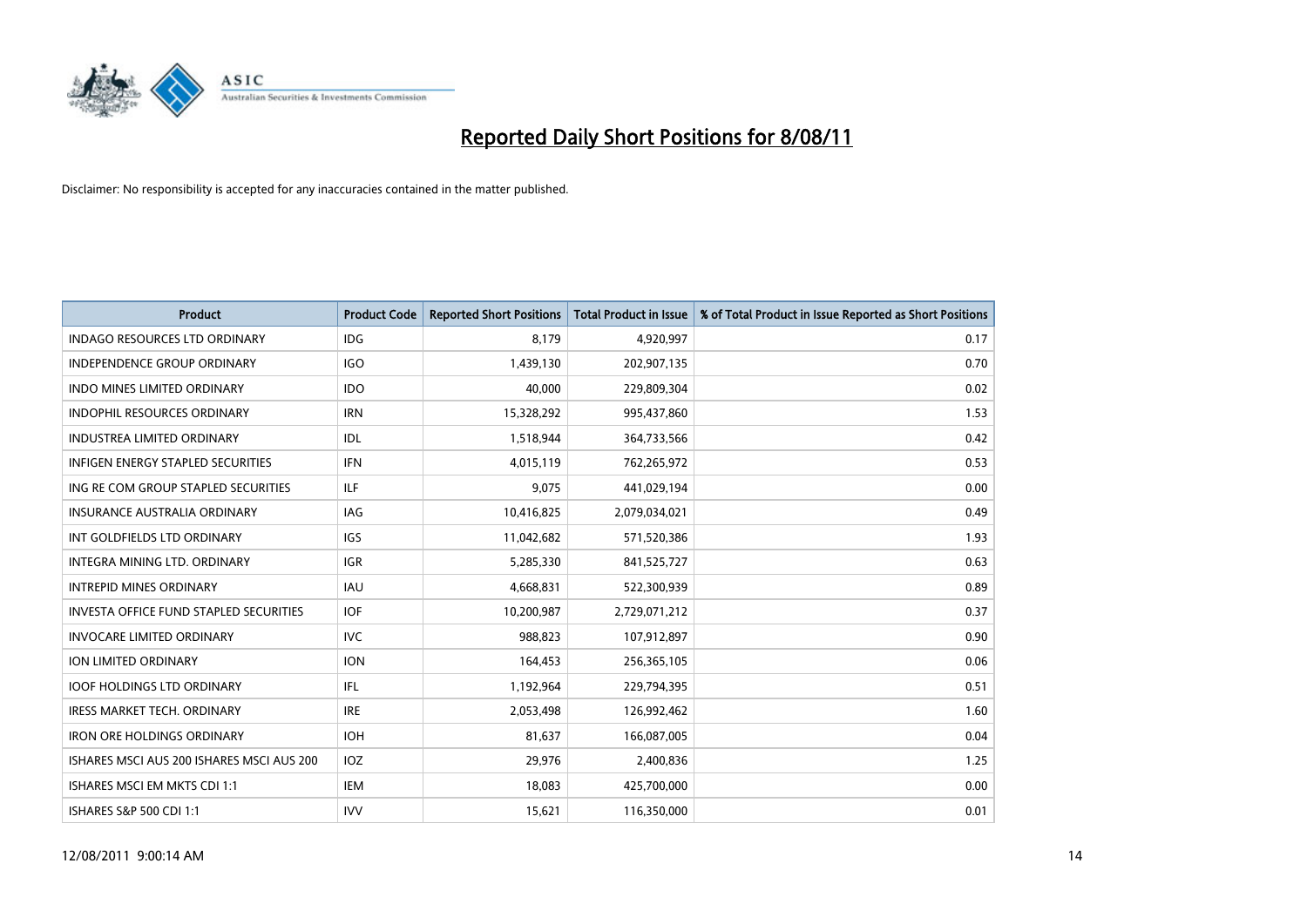

| <b>Product</b>                                  | <b>Product Code</b> | <b>Reported Short Positions</b> | <b>Total Product in Issue</b> | % of Total Product in Issue Reported as Short Positions |
|-------------------------------------------------|---------------------|---------------------------------|-------------------------------|---------------------------------------------------------|
| ISHARES S&P HIGH DIV ISHARES S&P HIGH DIV       | <b>IHD</b>          | 13,653                          | 2,300,931                     | 0.59                                                    |
| ISHARES SMALL ORDS ISHARES SMALL ORDS           | <b>ISO</b>          | 103,354                         | 3,901,916                     | 2.65                                                    |
| <b>IVANHOE AUSTRALIA ORDINARY</b>               | <b>IVA</b>          | 86,415                          | 418,709,553                   | 0.01                                                    |
| <b>JAMES HARDIE INDUST CHESS DEPOSITARY INT</b> | <b>IHX</b>          | 26,436,541                      | 437,311,611                   | 6.04                                                    |
| <b>IAMESON RESOURCES ORDINARY</b>               | <b>JAL</b>          | 1,600,000                       | 95,828,865                    | 1.67                                                    |
| <b>JB HI-FI LIMITED ORDINARY</b>                | <b>IBH</b>          | 18,072,045                      | 98,535,763                    | 18.31                                                   |
| <b>IUPITER MINES ORDINARY</b>                   | <b>IMS</b>          | 92,856                          | 1,561,035,037                 | 0.01                                                    |
| <b>KAGARA LTD ORDINARY</b>                      | KZL                 | 9,174,114                       | 717,943,836                   | 1.28                                                    |
| KAIRIKI ENERGY LTD RIGHTS 19-AUG-11             | <b>KIKRB</b>        | 840,000                         | 1,781,283,996                 | 0.05                                                    |
| KANGAROO RES LTD ORDINARY                       | <b>KRL</b>          | 659,371                         | 3,434,430,012                 | 0.02                                                    |
| KAROON GAS AUSTRALIA ORDINARY                   | <b>KAR</b>          | 1,854,178                       | 221,420,769                   | 0.82                                                    |
| KATHMANDU HOLD LTD ORDINARY                     | <b>KMD</b>          | 1,051,418                       | 200,000,000                   | 0.52                                                    |
| <b>KEYBRIDGE CAPITAL ORDINARY</b>               | <b>KBC</b>          | 77.999                          | 172,070,564                   | 0.05                                                    |
| KIMBERLEY METALS LTD ORDINARY                   | <b>KBL</b>          | 1,820                           | 164,452,978                   | 0.00                                                    |
| KINGSGATE CONSOLID, ORDINARY                    | <b>KCN</b>          | 2,800,697                       | 135,338,157                   | 2.05                                                    |
| KINGSROSE MINING LTD ORDINARY                   | <b>KRM</b>          | 599,621                         | 266,088,064                   | 0.22                                                    |
| LEIGHTON HOLDINGS ORDINARY                      | LEI                 | 6,961,288                       | 336,515,596                   | 2.06                                                    |
| LEND LEASE GROUP UNIT/ORD STAPLED               | LLC                 | 2,466,196                       | 570,915,669                   | 0.40                                                    |
| LINC ENERGY LTD ORDINARY                        | <b>LNC</b>          | 6,483,448                       | 503,418,900                   | 1.29                                                    |
| LIQUEFIED NATURAL ORDINARY                      | LNG                 | 415,445                         | 267,699,015                   | 0.16                                                    |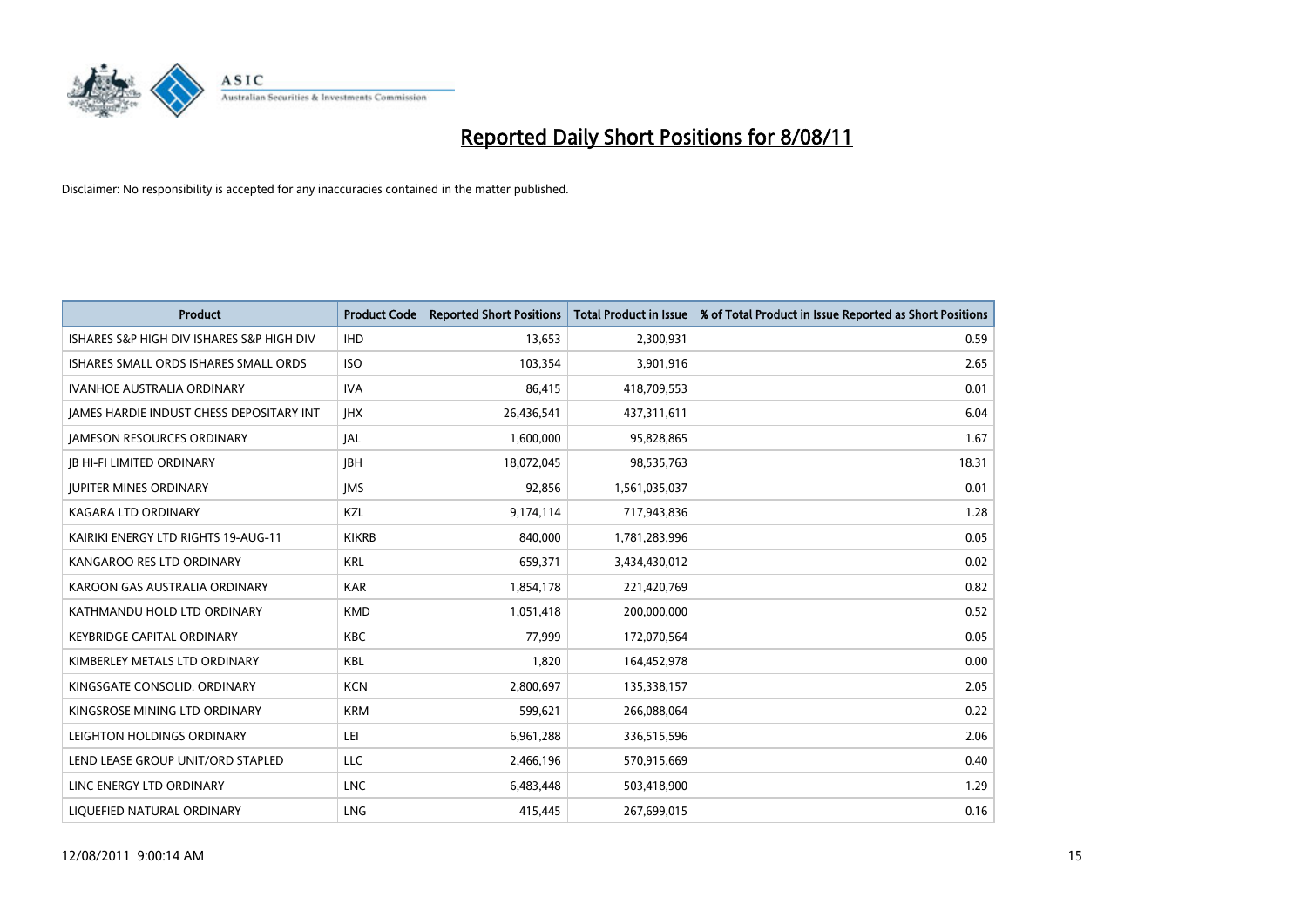

| <b>Product</b>                        | <b>Product Code</b> | <b>Reported Short Positions</b> | <b>Total Product in Issue</b> | % of Total Product in Issue Reported as Short Positions |
|---------------------------------------|---------------------|---------------------------------|-------------------------------|---------------------------------------------------------|
| LUDOWICI LIMITED ORDINARY             | LDW                 | 6,496                           | 29,353,354                    | 0.02                                                    |
| LYNAS CORPORATION ORDINARY            | <b>LYC</b>          | 45,812,812                      | 1,713,646,913                 | 2.70                                                    |
| M2 TELECOMMUNICATION ORDINARY         | <b>MTU</b>          | 102,681                         | 123,731,285                   | 0.08                                                    |
| MACA LIMITED ORDINARY                 | <b>MLD</b>          | 4,194                           | 150,000,000                   | 0.00                                                    |
| MACARTHUR COAL ORDINARY               | <b>MCC</b>          | 683,370                         | 302,092,343                   | 0.21                                                    |
| <b>MACMAHON HOLDINGS ORDINARY</b>     | <b>MAH</b>          | 5,879,820                       | 733,711,705                   | 0.79                                                    |
| MACQ ATLAS ROADS GRP ORDINARY STAPLED | <b>MQA</b>          | 6,279,458                       | 452,345,907                   | 1.39                                                    |
| MACQUARIE GROUP LTD ORDINARY          | <b>MQG</b>          | 4,364,761                       | 348,279,791                   | 1.22                                                    |
| MAP GROUP STAPLED US PROHIBIT.        | <b>MAP</b>          | 4,815,966                       | 1,861,210,782                 | 0.25                                                    |
| MARENGO MINING ORDINARY               | <b>MGO</b>          | 43,200                          | 995,068,613                   | 0.00                                                    |
| MATRIX C & E LTD ORDINARY             | <b>MCE</b>          | 136,200                         | 77,081,507                    | 0.17                                                    |
| MCMILLAN SHAKESPEARE ORDINARY         | <b>MMS</b>          | 54,848                          | 68,081,810                    | 0.08                                                    |
| <b>MCPHERSON'S LTD ORDINARY</b>       | <b>MCP</b>          | 238,144                         | 72,401,758                    | 0.32                                                    |
| MEDUSA MINING LTD ORDINARY            | <b>MML</b>          | 1,739,922                       | 188,233,911                   | 0.92                                                    |
| MELBOURNE IT LIMITED ORDINARY         | <b>MLB</b>          | 189,585                         | 80,662,621                    | 0.24                                                    |
| MEO AUSTRALIA LTD ORDINARY            | <b>MEO</b>          | 858.039                         | 539,913,260                   | 0.15                                                    |
| <b>MERMAID MARINE ORDINARY</b>        | <b>MRM</b>          | 2,216,675                       | 215,376,756                   | 1.03                                                    |
| MESOBLAST LIMITED ORDINARY            | <b>MSB</b>          | 1,633,415                       | 280,425,258                   | 0.59                                                    |
| METALS X LIMITED ORDINARY             | <b>MLX</b>          | 326,940                         | 1,365,661,782                 | 0.03                                                    |
| METCASH LIMITED ORDINARY              | <b>MTS</b>          | 31,484,391                      | 768,928,924                   | 4.07                                                    |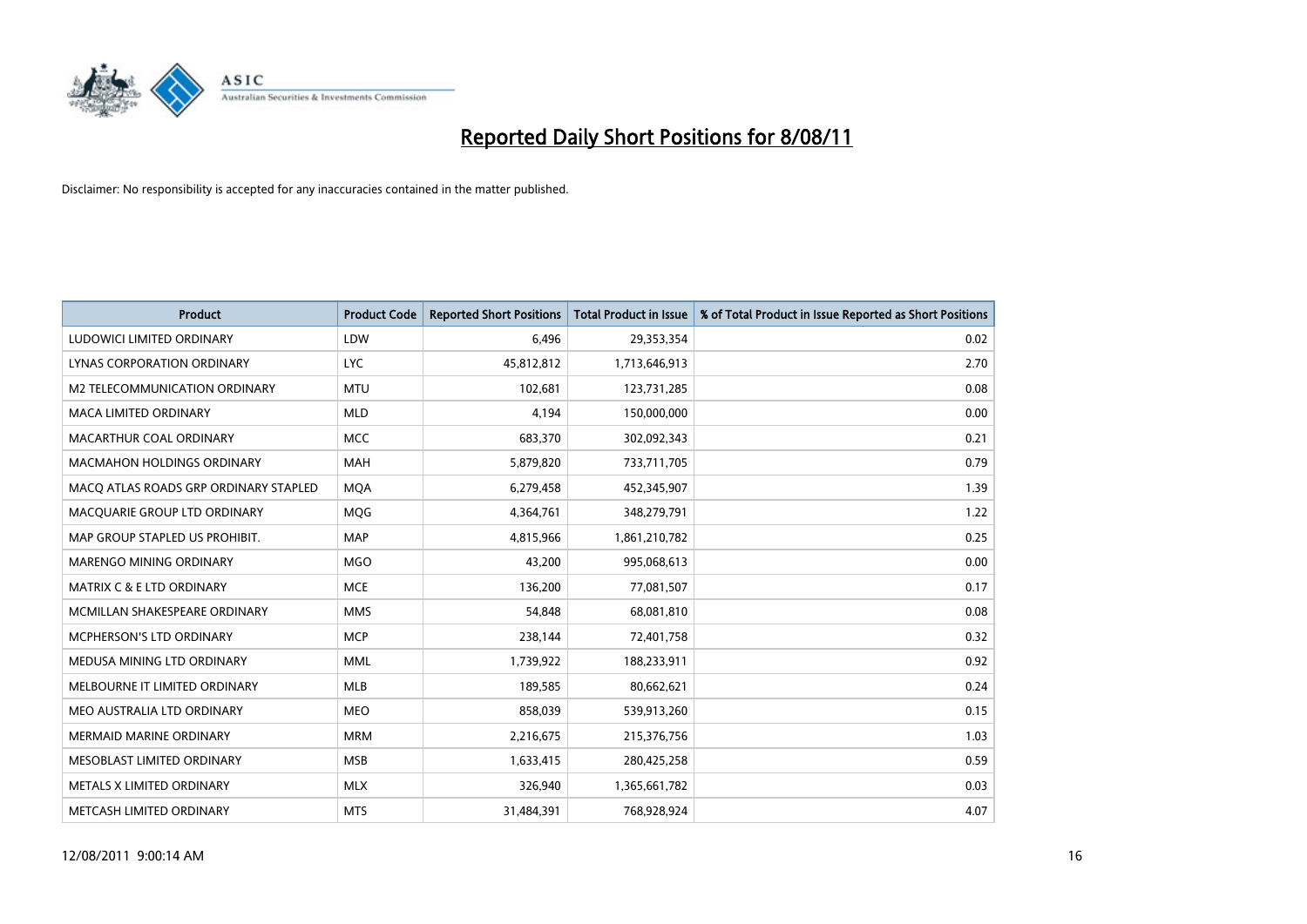

| <b>Product</b>                    | <b>Product Code</b> | <b>Reported Short Positions</b> | Total Product in Issue | % of Total Product in Issue Reported as Short Positions |
|-----------------------------------|---------------------|---------------------------------|------------------------|---------------------------------------------------------|
| METGASCO LIMITED ORDINARY         | <b>MEL</b>          | 364,719                         | 276,213,791            | 0.14                                                    |
| <b>METMINCO LIMITED ORDINARY</b>  | <b>MNC</b>          | 3,695,671                       | 1,462,616,146          | 0.25                                                    |
| MHM METALS LIMITED ORDINARY       | <b>MHM</b>          | 97,433                          | 102,252,570            | 0.10                                                    |
| MICLYN EXP OFFSHR ORDINARY        | <b>MIO</b>          | 297,000                         | 274,618,684            | 0.10                                                    |
| MINARA RESOURCES ORDINARY         | <b>MRE</b>          | 17,695,471                      | 1,169,424,487          | 1.51                                                    |
| MINCOR RESOURCES NL ORDINARY      | <b>MCR</b>          | 1,537,459                       | 200,608,804            | 0.77                                                    |
| MINEMAKERS LIMITED ORDINARY       | <b>MAK</b>          | 44,227                          | 227,003,950            | 0.02                                                    |
| MINERAL DEPOSITS ORDINARY         | <b>MDL</b>          | 238,371                         | 83,538,786             | 0.28                                                    |
| MINERAL RESOURCES, ORDINARY       | <b>MIN</b>          | 761,307                         | 173,773,017            | 0.44                                                    |
| MIRABELA NICKEL LTD ORDINARY      | <b>MBN</b>          | 13,560,601                      | 491,781,237            | 2.75                                                    |
| MIRVAC GROUP STAPLED SECURITIES   | <b>MGR</b>          | 30,316,237                      | 3,416,924,188          | 0.86                                                    |
| MISSION NEWENERGY ORDINARY        | <b>MBT</b>          | 1,400                           | 8,634,036              | 0.02                                                    |
| <b>MOLOPO ENERGY LTD ORDINARY</b> | <b>MPO</b>          | 1,673,592                       | 245,579,810            | 0.68                                                    |
| MONADELPHOUS GROUP ORDINARY       | <b>MND</b>          | 994,269                         | 87,576,827             | 1.11                                                    |
| MORTGAGE CHOICE LTD ORDINARY      | <b>MOC</b>          | 143                             | 119,948,255            | 0.00                                                    |
| <b>MOUNT GIBSON IRON ORDINARY</b> | <b>MGX</b>          | 10,250,522                      | 1,082,570,693          | 0.93                                                    |
| MSF SUGAR LIMITED ORDINARY        | <b>MSF</b>          | 29,108                          | 69,165,378             | 0.04                                                    |
| MULTIPLEX SITES SITES             | <b>MXUPA</b>        | 172                             | 4,500,000              | 0.00                                                    |
| MURCHISON METALS LTD ORDINARY     | <b>MMX</b>          | 13,603,374                      | 437,309,555            | 3.08                                                    |
| MYER HOLDINGS LTD ORDINARY        | <b>MYR</b>          | 35,500,095                      | 583,147,884            | 6.09                                                    |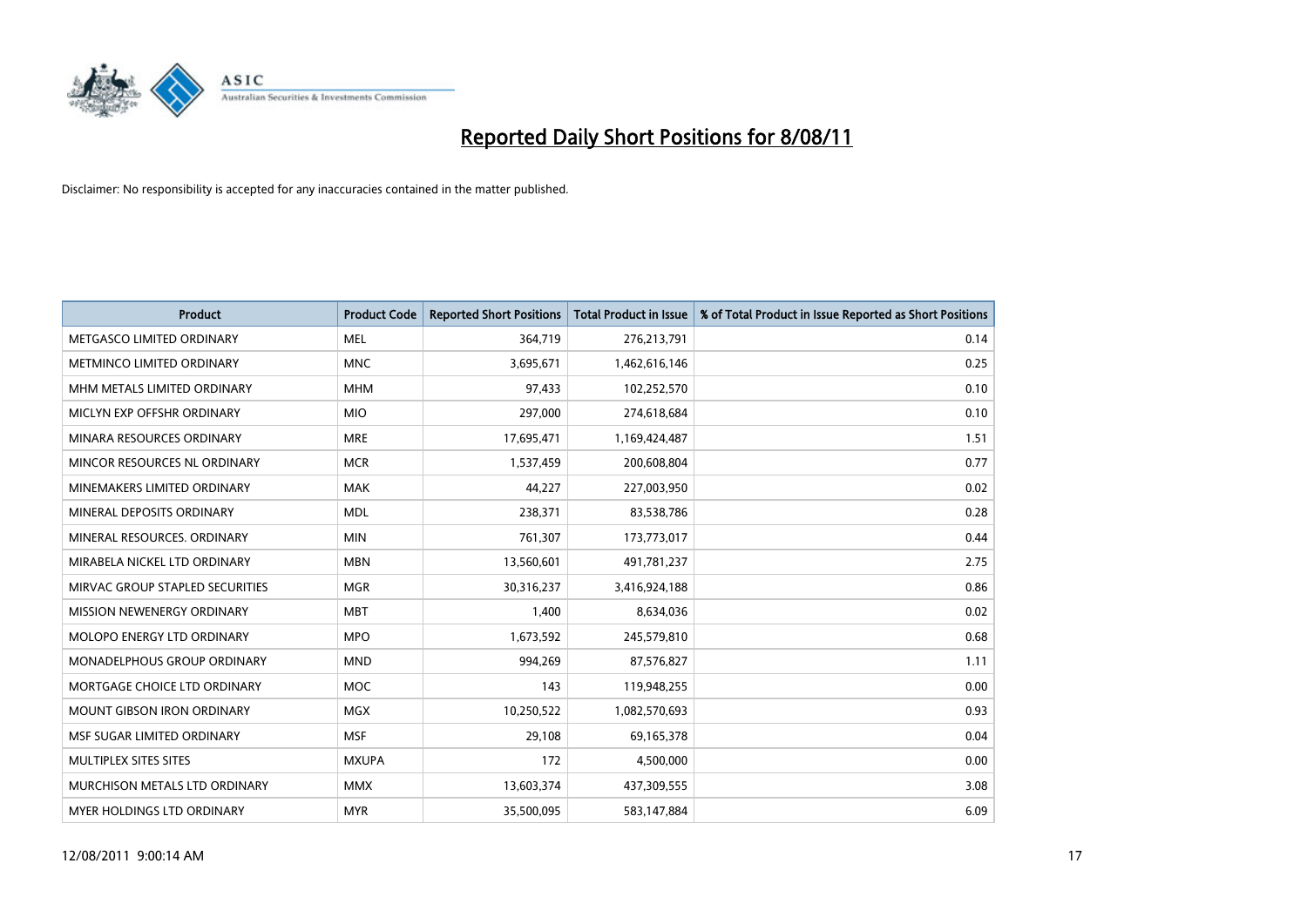

| <b>Product</b>                  | <b>Product Code</b> | <b>Reported Short Positions</b> | <b>Total Product in Issue</b> | % of Total Product in Issue Reported as Short Positions |
|---------------------------------|---------------------|---------------------------------|-------------------------------|---------------------------------------------------------|
| <b>MYSTATE LIMITED ORDINARY</b> | <b>MYS</b>          | 1.400                           | 67,439,158                    | 0.00                                                    |
| NANOSONICS LIMITED ORDINARY     | <b>NAN</b>          | 1,614                           | 230,490,585                   | 0.00                                                    |
| NATIONAL AUST. BANK ORDINARY    | <b>NAB</b>          | 13,839,971                      | 2,201,147,145                 | 0.62                                                    |
| NATURAL FUEL LIMITED ORDINARY   | <b>NFL</b>          |                                 | 1,121,912                     | 0.00                                                    |
| NAVITAS LIMITED ORDINARY        | <b>NVT</b>          | 3,563,911                       | 375,230,115                   | 0.93                                                    |
| NEPTUNE MARINE ORDINARY         | <b>NMS</b>          | 697,533                         | 1,748,545,632                 | 0.04                                                    |
| NEW HOPE CORPORATION ORDINARY   | <b>NHC</b>          | 471,787                         | 830,230,549                   | 0.06                                                    |
| NEWCREST MINING ORDINARY        | <b>NCM</b>          | 4,104,686                       | 765,000,000                   | 0.53                                                    |
| NEWS CORP A NON-VOTING CDI      | <b>NWSLV</b>        | 3,904,952                       | 1,829,970,301                 | 0.21                                                    |
| NEWS CORP B VOTING CDI          | <b>NWS</b>          | 4,209,651                       | 798,520,953                   | 0.52                                                    |
| NEXBIS LIMITED ORDINARY         | <b>NBS</b>          | 163,733                         | 798,356,704                   | 0.02                                                    |
| NEXTDC LIMITED ORDINARY         | <b>NXT</b>          | 31,442                          | 112,104,986                   | 0.03                                                    |
| NEXUS ENERGY LIMITED ORDINARY   | <b>NXS</b>          | 18,693,408                      | 1,326,337,066                 | 1.40                                                    |
| NIB HOLDINGS LIMITED ORDINARY   | <b>NHF</b>          | 238,858                         | 466,733,110                   | 0.05                                                    |
| NICK SCALI LIMITED ORDINARY     | <b>NCK</b>          | 40.846                          | 81,000,000                    | 0.05                                                    |
| NIDO PETROLEUM ORDINARY         | <b>NDO</b>          | 540,415                         | 1,389,163,151                 | 0.03                                                    |
| NOBLE MINERAL RES ORDINARY      | <b>NMG</b>          | 748,619                         | 397,574,003                   | 0.18                                                    |
| NORTHERN CREST ORDINARY         | <b>NOC</b>          | 24,345                          | 133,484,723                   | 0.02                                                    |
| NORTHERN IRON LTD ORDINARY      | <b>NFE</b>          | 776,524                         | 336,084,863                   | 0.23                                                    |
| NRW HOLDINGS LIMITED ORDINARY   | <b>NWH</b>          | 502,481                         | 278,888,011                   | 0.17                                                    |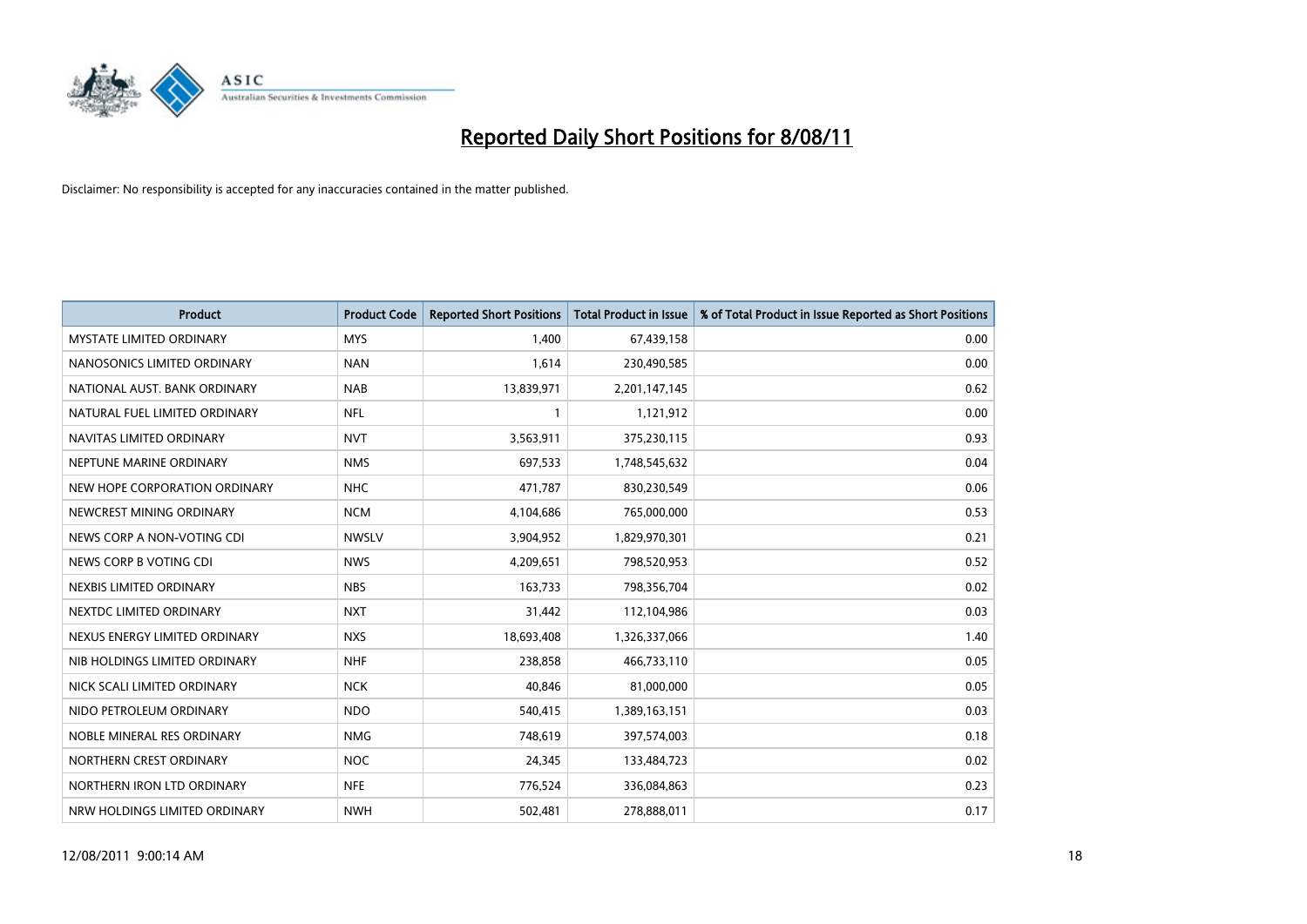

| <b>Product</b>                        | <b>Product Code</b> | <b>Reported Short Positions</b> | <b>Total Product in Issue</b> | % of Total Product in Issue Reported as Short Positions |
|---------------------------------------|---------------------|---------------------------------|-------------------------------|---------------------------------------------------------|
| NUFARM LIMITED ORDINARY               | <b>NUF</b>          | 5,705,895                       | 261,833,005                   | 2.17                                                    |
| NYOTA MINERALS LTD ORDINARY           | <b>NYO</b>          | 378,000                         | 477,948,263                   | 0.08                                                    |
| <b>OAKTON LIMITED ORDINARY</b>        | <b>OKN</b>          | 606,053                         | 93,800,235                    | 0.65                                                    |
| OCEANAGOLD CORP. CHESS DEPOSITARY INT | <b>OGC</b>          | 218,684                         | 262,600,385                   | 0.08                                                    |
| OCEANIA CAPITAL LTD ORDINARY          | <b>OCP</b>          | 2,500                           | 91,921,295                    | 0.00                                                    |
| OIL SEARCH LTD ORDINARY               | OSH                 | 10,234,207                      | 1,320,648,378                 | 0.76                                                    |
| OM HOLDINGS LIMITED ORDINARY          | <b>OMH</b>          | 9,731,098                       | 504,105,150                   | 1.93                                                    |
| <b>ONESTEEL LIMITED ORDINARY</b>      | OST                 | 17,300,514                      | 1,338,106,652                 | 1.28                                                    |
| ORICA LIMITED ORDINARY                | ORI                 | 2,139,941                       | 363,966,570                   | 0.57                                                    |
| ORIGIN ENERGY ORDINARY                | <b>ORG</b>          | 3,134,093                       | 1,064,549,259                 | 0.29                                                    |
| OROCOBRE LIMITED ORDINARY             | <b>ORE</b>          | 191,770                         | 103,188,894                   | 0.18                                                    |
| OROTONGROUP LIMITED ORDINARY          | <b>ORL</b>          | 115,935                         | 40,880,902                    | 0.28                                                    |
| OTTO ENERGY LIMITED ORDINARY          | OEL                 | 109,204                         | 1,138,290,071                 | 0.01                                                    |
| OZ MINERALS ORDINARY                  | OZL                 | 6,503,725                       | 323,877,514                   | 1.99                                                    |
| <b>PACIFIC BRANDS ORDINARY</b>        | <b>PBG</b>          | 14,937,515                      | 931,386,248                   | 1.59                                                    |
| PALADIN ENERGY LTD ORDINARY           | PDN                 | 17,510,436                      | 777,698,217                   | 2.26                                                    |
| PANAUST LIMITED ORDINARY              | <b>PNA</b>          | 12,902,901                      | 593,867,443                   | 2.15                                                    |
| PANORAMIC RESOURCES ORDINARY          | PAN                 | 1,428,954                       | 207,050,710                   | 0.69                                                    |
| PAPERLINX LIMITED ORDINARY            | <b>PPX</b>          | 6,275,618                       | 603,580,761                   | 1.04                                                    |
| PAPILLON RES LTD ORDINARY             | PIR                 | 256,974                         | 204,256,658                   | 0.13                                                    |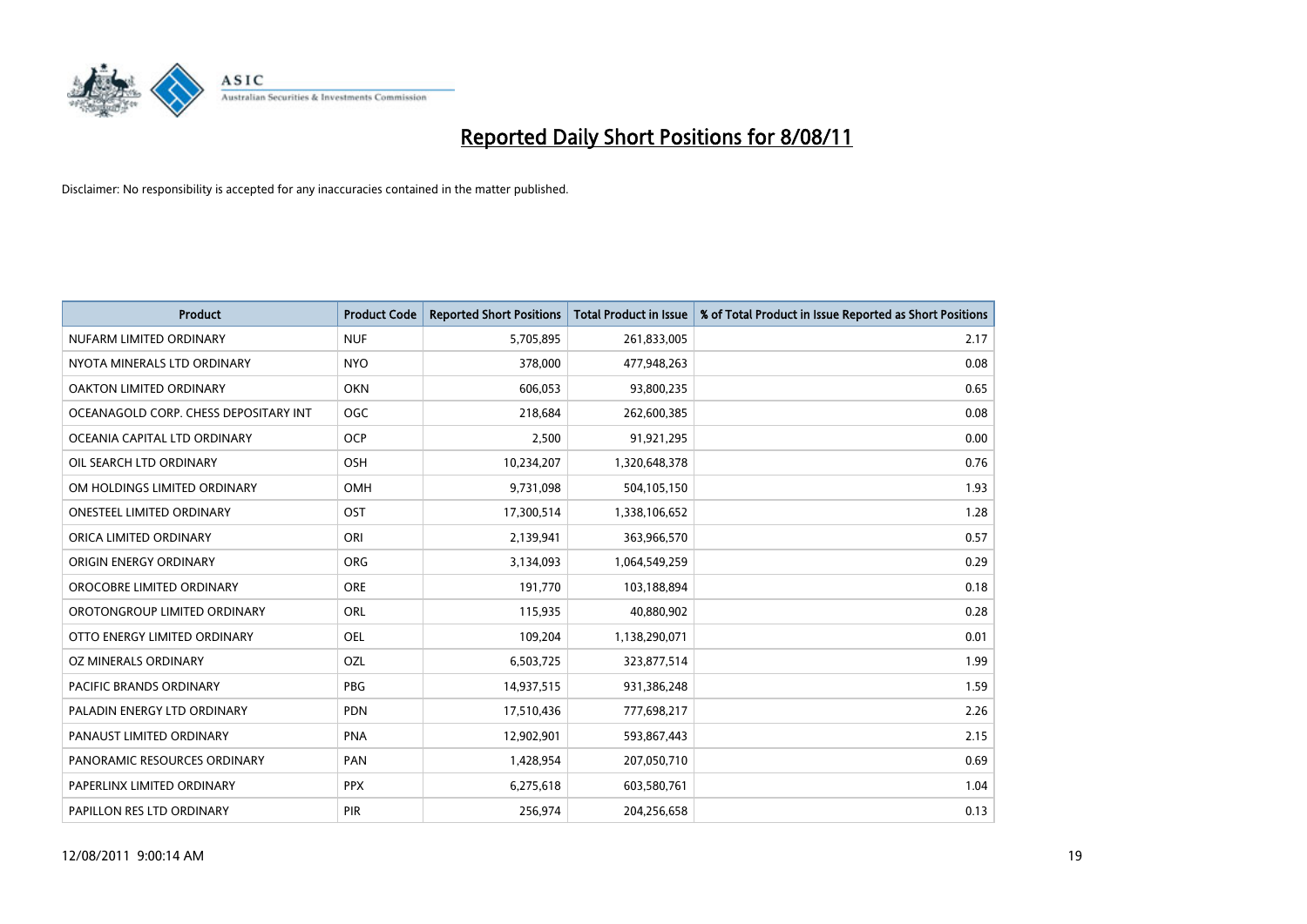

| <b>Product</b>                | <b>Product Code</b> | <b>Reported Short Positions</b> | Total Product in Issue | % of Total Product in Issue Reported as Short Positions |
|-------------------------------|---------------------|---------------------------------|------------------------|---------------------------------------------------------|
| PATTIES FOODS LTD ORDINARY    | PFL                 |                                 | 138,989,223            | 0.00                                                    |
| PEAK RESOURCES ORDINARY       | <b>PEK</b>          | 63,637                          | 155,979,643            | 0.04                                                    |
| PEET LIMITED ORDINARY         | <b>PPC</b>          | 102,551                         | 318,038,544            | 0.02                                                    |
| PENINSULA ENERGY LTD ORDINARY | <b>PEN</b>          | 2,883,879                       | 2,099,337,752          | 0.14                                                    |
| PERILYA LIMITED ORDINARY      | PEM                 | 476,455                         | 526,075,563            | 0.09                                                    |
| PERPETUAL LIMITED ORDINARY    | PPT                 | 2,865,126                       | 44,671,129             | 6.40                                                    |
| PERSEUS MINING LTD ORDINARY   | PRU                 | 3,272,998                       | 425,667,088            | 0.75                                                    |
| PETSEC ENERGY ORDINARY        | <b>PSA</b>          | 223,332                         | 231,283,622            | 0.10                                                    |
| PHARMAXIS LTD ORDINARY        | <b>PXS</b>          | 2,115,315                       | 228,390,309            | 0.93                                                    |
| PHOTON GROUP LTD ORDINARY     | <b>PGA</b>          | 250,510                         | 1,540,886,866          | 0.02                                                    |
| PLATINUM ASSET ORDINARY       | <b>PTM</b>          | 7,913,381                       | 561,347,878            | 1.41                                                    |
| PLATINUM AUSTRALIA ORDINARY   | <b>PLA</b>          | 5,284,541                       | 392,430,039            | 1.35                                                    |
| PLATINUM CAPITAL LTD ORDINARY | <b>PMC</b>          |                                 | 164,959,410            | 0.00                                                    |
| PMP LIMITED ORDINARY          | <b>PMP</b>          | 63,982                          | 329,879,212            | 0.01                                                    |
| PORT BOUVARD LIMITED ORDINARY | <b>PBD</b>          | 6,754                           | 593,868,295            | 0.00                                                    |
| PREMIER INVESTMENTS ORDINARY  | <b>PMV</b>          | 486,933                         | 155,062,831            | 0.29                                                    |
| PRIMA BIOMED LTD ORDINARY     | <b>PRR</b>          | 10,000                          | 1,003,115,222          | 0.00                                                    |
| PRIMARY HEALTH CARE ORDINARY  | <b>PRY</b>          | 10,604,811                      | 497,469,803            | 2.13                                                    |
| PRIME MEDIA GRP LTD ORDINARY  | <b>PRT</b>          | 26,887                          | 366,330,303            | 0.01                                                    |
| PRIMEAG AUSTRALIA ORDINARY    | PAG                 | 5,095,958                       | 223,375,665            | 2.28                                                    |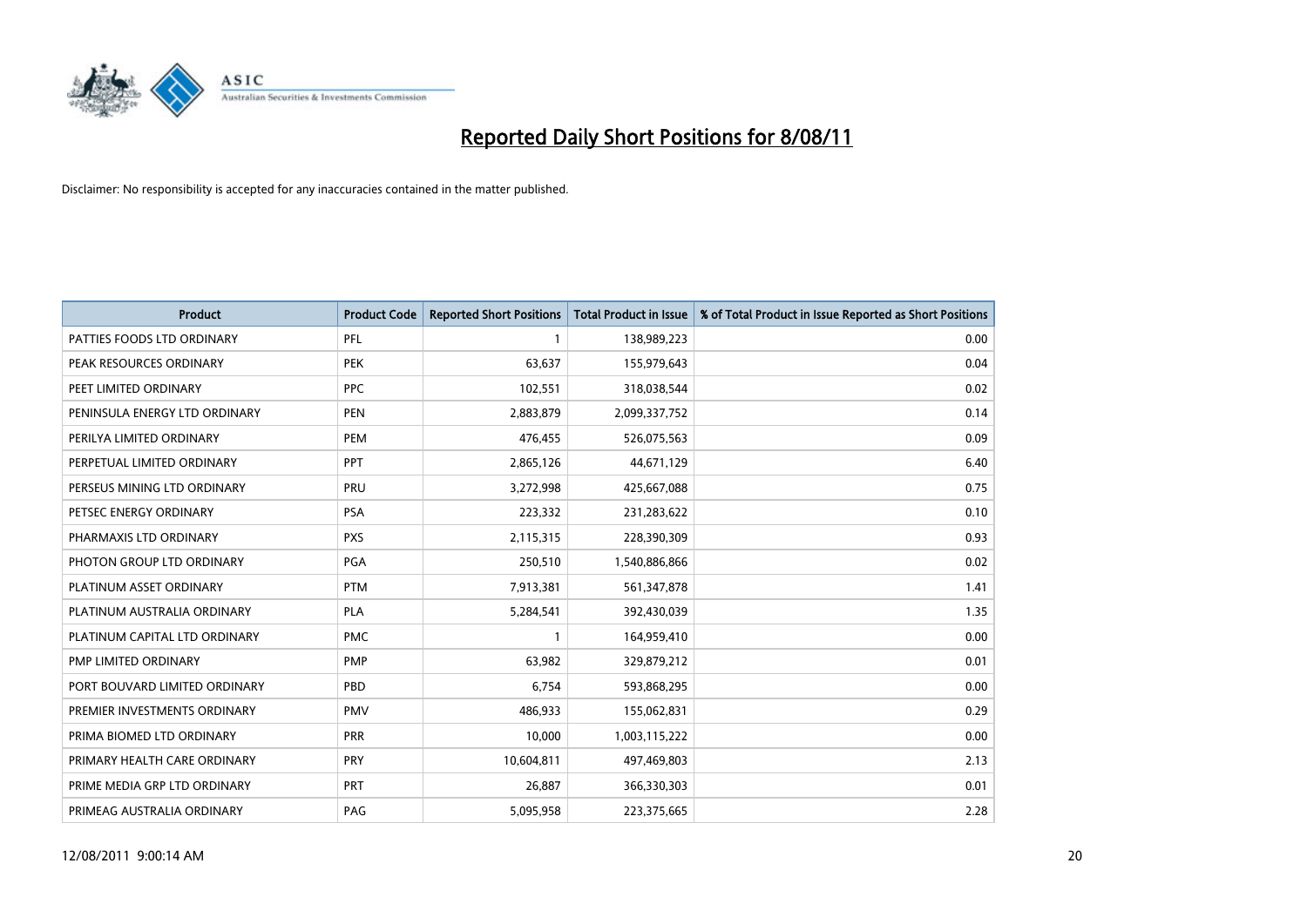

| <b>Product</b>                      | <b>Product Code</b> | <b>Reported Short Positions</b> | <b>Total Product in Issue</b> | % of Total Product in Issue Reported as Short Positions |
|-------------------------------------|---------------------|---------------------------------|-------------------------------|---------------------------------------------------------|
| PROGEN PHARMACEUTIC ORDINARY        | PGL                 | 151,596                         | 24,709,097                    | 0.61                                                    |
| PROGRAMMED ORDINARY                 | <b>PRG</b>          | 796,100                         | 118,169,908                   | 0.67                                                    |
| <b>PSIVIDA CORP CDI 1:1</b>         | <b>PVA</b>          | 6,878                           | 8,767,048                     | 0.08                                                    |
| <b>QANTAS AIRWAYS ORDINARY</b>      | QAN                 | 33,611,860                      | 2,265,123,620                 | 1.49                                                    |
| OBE INSURANCE GROUP ORDINARY        | <b>QBE</b>          | 21,153,855                      | 1,092,654,587                 | 1.90                                                    |
| OR NATIONAL LIMITED ORDINARY        | <b>ORN</b>          | 23,565,962                      | 2,440,000,000                 | 0.96                                                    |
| RAMELIUS RESOURCES ORDINARY         | <b>RMS</b>          | 250,892                         | 291,767,215                   | 0.08                                                    |
| RAMSAY HEALTH CARE ORDINARY         | <b>RHC</b>          | 1,493,927                       | 202,081,252                   | 0.73                                                    |
| <b>RCR TOMLINSON ORDINARY</b>       | <b>RCR</b>          | 70,594                          | 132,010,172                   | 0.05                                                    |
| <b>REA GROUP ORDINARY</b>           | <b>REA</b>          | 66,053                          | 130,401,680                   | 0.04                                                    |
| <b>RECKON LIMITED ORDINARY</b>      | <b>RKN</b>          | 9,999                           | 133,384,060                   | 0.01                                                    |
| <b>RED FORK ENERGY ORDINARY</b>     | <b>RFE</b>          | 7,696                           | 269,769,853                   | 0.00                                                    |
| REDBANK ENERGY LTD ORDINARY         | <b>AEJ</b>          | 19                              | 786,287                       | 0.00                                                    |
| <b>REDFLEX HOLDINGS ORDINARY</b>    | <b>RDF</b>          | 10                              | 110,345,599                   | 0.00                                                    |
| REED RESOURCES LTD ORDINARY         | <b>RDR</b>          | 286,706                         | 264,742,501                   | 0.11                                                    |
| <b>REGIS RESOURCES ORDINARY</b>     | <b>RRL</b>          | 1,964,450                       | 432,523,680                   | 0.44                                                    |
| RESMED INC CDI 10:1                 | <b>RMD</b>          | 10,477,443                      | 1,545,678,330                 | 0.65                                                    |
| RESOLUTE MINING ORDINARY            | <b>RSG</b>          | 8,147,995                       | 467,638,948                   | 1.72                                                    |
| <b>RESOURCE GENERATION ORDINARY</b> | <b>RES</b>          | 352,184                         | 262,895,652                   | 0.14                                                    |
| REVERSE CORP LIMITED ORDINARY       | <b>REF</b>          | 25,141                          | 92,382,175                    | 0.03                                                    |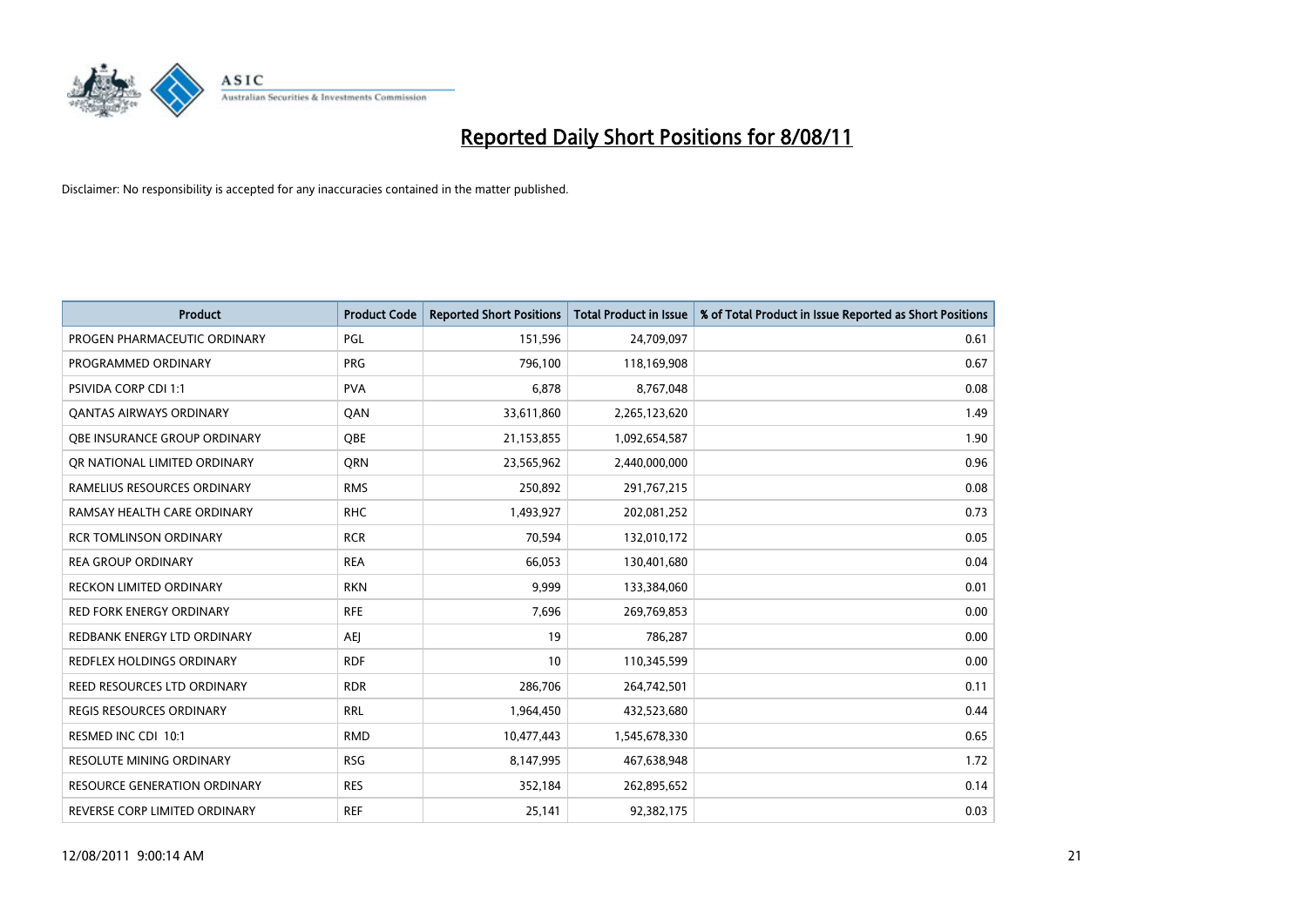

| <b>Product</b>                       | <b>Product Code</b> | <b>Reported Short Positions</b> | <b>Total Product in Issue</b> | % of Total Product in Issue Reported as Short Positions |
|--------------------------------------|---------------------|---------------------------------|-------------------------------|---------------------------------------------------------|
| <b>REX MINERALS LIMITED ORDINARY</b> | <b>RXM</b>          | 1,200,245                       | 153,635,519                   | 0.78                                                    |
| RHG LIMITED ORDINARY                 | <b>RHG</b>          | 456,848                         | 318,092,978                   | 0.14                                                    |
| <b>RIALTO ENERGY ORDINARY</b>        | <b>RIA</b>          | 386,558                         | 375,006,264                   | 0.10                                                    |
| RIDLEY CORPORATION ORDINARY          | <b>RIC</b>          | 809,655                         | 307,817,071                   | 0.26                                                    |
| RIO TINTO LIMITED ORDINARY           | <b>RIO</b>          | 16,551,126                      | 435,758,720                   | 3.79                                                    |
| RIVERCITY MOTORWAY STAPLED           | <b>RCY</b>          | 132,000                         | 957,010,115                   | 0.01                                                    |
| <b>ROBUST RESOURCES ORDINARY</b>     | <b>ROL</b>          | 1,135,469                       | 84,944,097                    | 1.34                                                    |
| ROC OIL COMPANY ORDINARY             | <b>ROC</b>          | 1,206,160                       | 713,254,560                   | 0.17                                                    |
| ROYAL WOLF HOLDINGS ORDINARY         | <b>RWH</b>          | 60,000                          | 100,387,052                   | 0.06                                                    |
| SAI GLOBAL LIMITED ORDINARY          | SAI                 | 766,491                         | 199,570,046                   | 0.39                                                    |
| SALMAT LIMITED ORDINARY              | <b>SLM</b>          | 792,929                         | 159,780,299                   | 0.49                                                    |
| SANDFIRE RESOURCES ORDINARY          | <b>SFR</b>          | 1,810,264                       | 149,434,969                   | 1.21                                                    |
| <b>SANTOS LTD ORDINARY</b>           | <b>STO</b>          | 8,582,767                       | 877,955,815                   | 0.97                                                    |
| SARACEN MINERAL ORDINARY             | <b>SAR</b>          | 372,561                         | 492,251,415                   | 0.06                                                    |
| SEDGMAN LIMITED ORDINARY             | <b>SDM</b>          | 540,218                         | 209,752,689                   | 0.26                                                    |
| SEEK LIMITED ORDINARY                | <b>SEK</b>          | 14,295,168                      | 337,065,707                   | 4.22                                                    |
| SELECT HARVESTS ORDINARY             | <b>SHV</b>          | 438,451                         | 56,226,960                    | 0.78                                                    |
| SENETAS CORPORATION ORDINARY         | <b>SEN</b>          | 756,999                         | 463,105,195                   | 0.16                                                    |
| SERVCORP LIMITED ORDINARY            | SRV                 | 85,298                          | 98,440,807                    | 0.08                                                    |
| SERVICE STREAM ORDINARY              | <b>SSM</b>          | 488,592                         | 283,418,867                   | 0.17                                                    |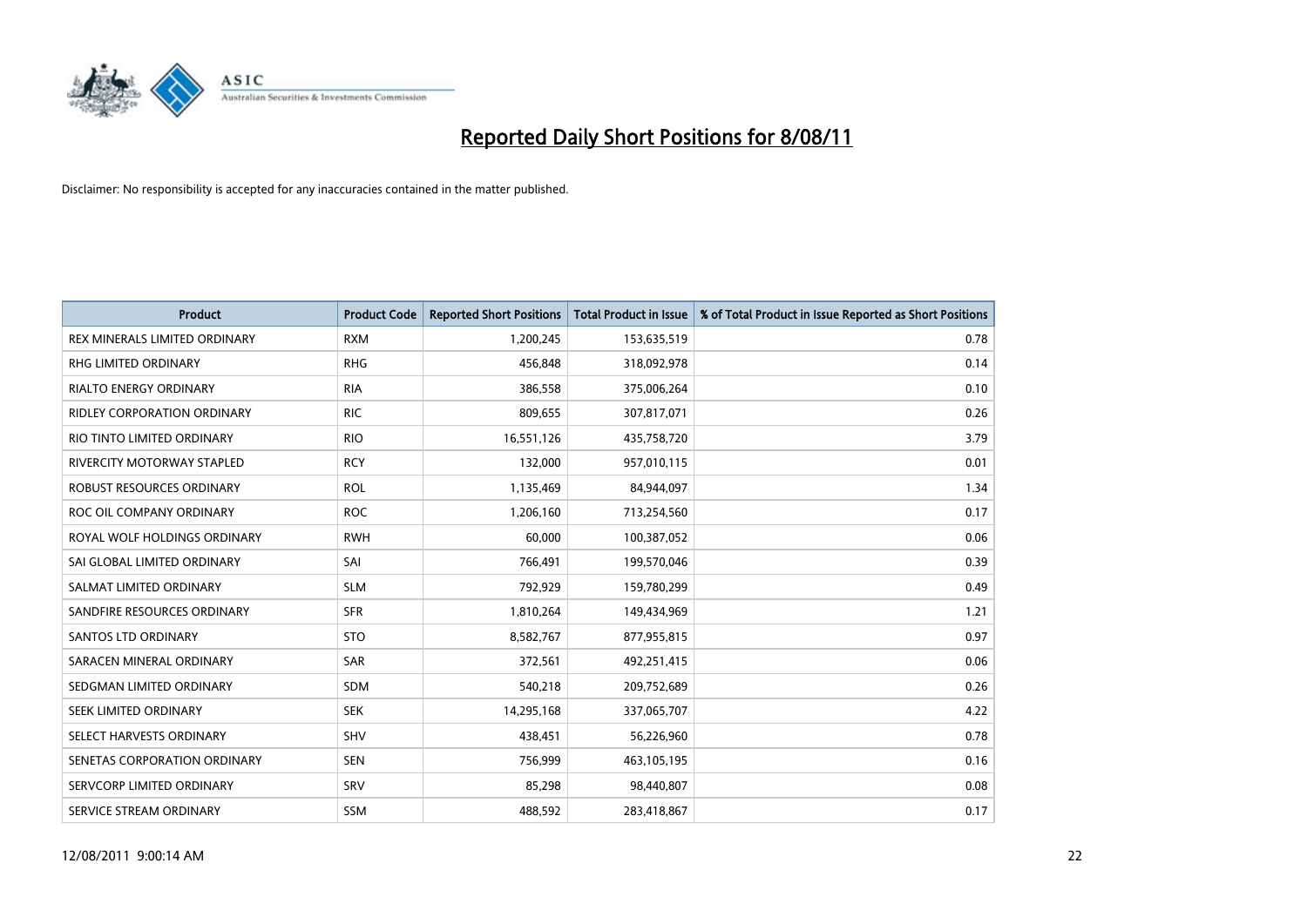

| <b>Product</b>                           | <b>Product Code</b> | <b>Reported Short Positions</b> | <b>Total Product in Issue</b> | % of Total Product in Issue Reported as Short Positions |
|------------------------------------------|---------------------|---------------------------------|-------------------------------|---------------------------------------------------------|
| SEVEN GROUP HOLDINGS ORDINARY            | <b>SVW</b>          | 870,203                         | 306,410,281                   | 0.27                                                    |
| SEVEN WEST MEDIA LTD ORDINARY            | <b>SWM</b>          | 4,747,161                       | 610,327,899                   | 0.76                                                    |
| SIGMA PHARMACEUTICAL ORDINARY            | SIP                 | 15,745,256                      | 1,178,626,572                 | 1.32                                                    |
| SILEX SYSTEMS ORDINARY                   | <b>SLX</b>          | 323,327                         | 170,133,997                   | 0.18                                                    |
| SILVER LAKE RESOURCE ORDINARY            | <b>SLR</b>          | 354,324                         | 178,882,838                   | 0.19                                                    |
| SIMS METAL MGMT LTD ORDINARY             | SGM                 | 3,181,159                       | 205,408,830                   | 1.54                                                    |
| SINGAPORE TELECOMM. CHESS DEPOSITARY INT | SGT                 | 6,359,190                       | 185,441,814                   | 3.44                                                    |
| SIRIUS RESOURCES NL ORDINARY             | <b>SIR</b>          | 82,500                          | 137,134,586                   | 0.06                                                    |
| SKILLED GROUP LTD ORDINARY               | <b>SKE</b>          | 42,703                          | 233,089,776                   | 0.01                                                    |
| SKY CITY ENTERTAIN, ORDINARY             | <b>SKC</b>          | 10,000                          | 576,958,340                   | 0.00                                                    |
| SKY NETWORK ORDINARY                     | <b>SKT</b>          | 10,000                          | 389,139,785                   | 0.00                                                    |
| SMS MANAGEMENT, ORDINARY                 | <b>SMX</b>          | 237,100                         | 68,290,180                    | 0.34                                                    |
| SONIC HEALTHCARE ORDINARY                | <b>SHL</b>          | 6,160,835                       | 388,429,875                   | 1.57                                                    |
| SOUL PATTINSON (W.H) ORDINARY            | SOL                 | 26,139                          | 238,640,580                   | 0.01                                                    |
| SOUTH BOULDER MINES ORDINARY             | <b>STB</b>          | 5,000                           | 87,115,688                    | 0.01                                                    |
| SP AUSNET STAPLED SECURITIES             | SPN                 | 5,519,271                       | 2,850,932,204                 | 0.19                                                    |
| SPARK INFRASTRUCTURE STAPLED NOTE & UNIT | SKI                 | 16,053,703                      | 1,326,734,264                 | 1.20                                                    |
| SPDR 200 FUND ETF UNITS                  | <b>STW</b>          | 8                               | 52,178,556                    | 0.00                                                    |
| <b>SPDR 50 FUND ETF UNITS</b>            | <b>SFY</b>          | 1,945                           | 6,294,919                     | 0.03                                                    |
| SPECIALTY FASHION ORDINARY               | <b>SFH</b>          | 872,386                         | 191,786,121                   | 0.45                                                    |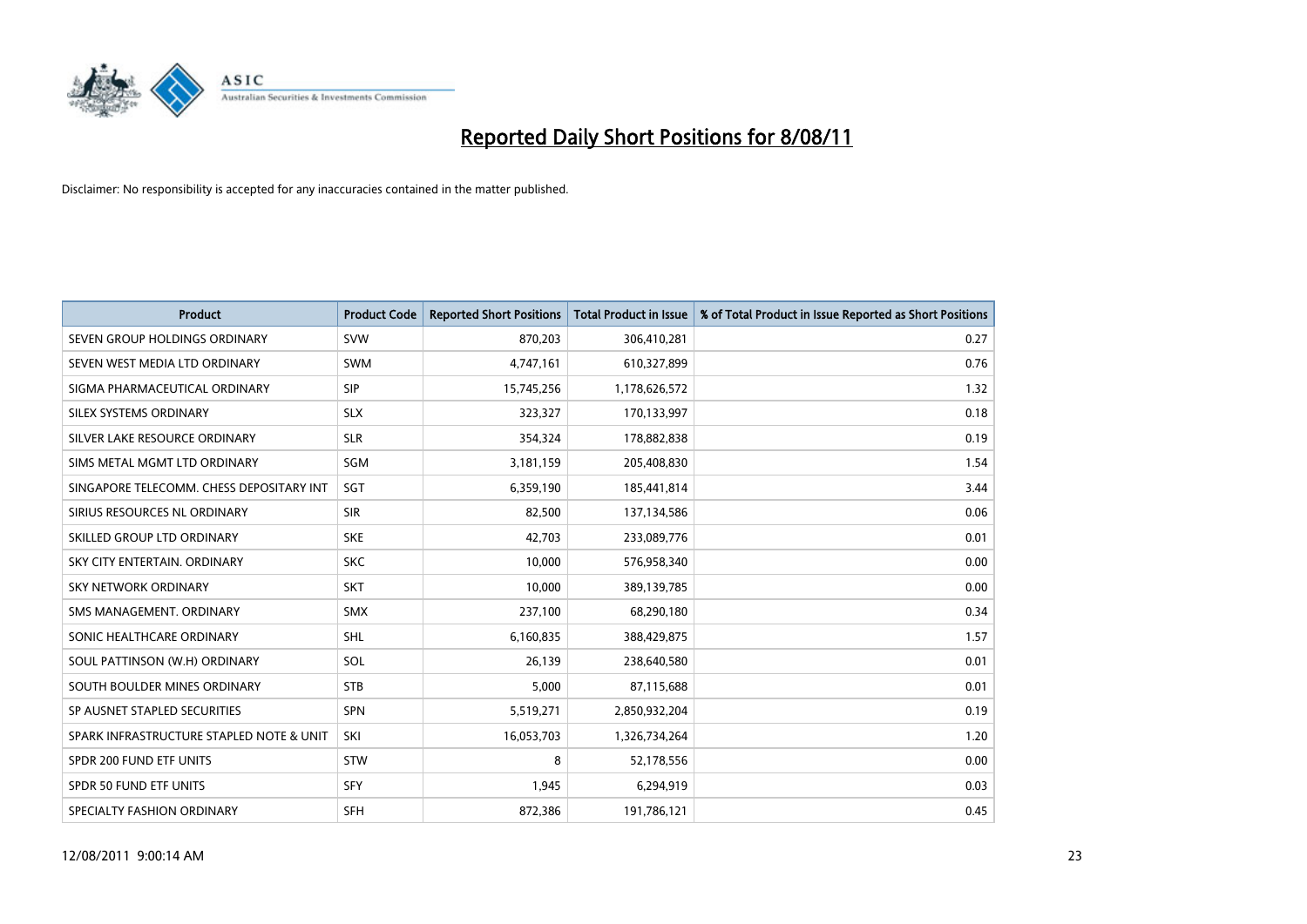

| <b>Product</b>                     | <b>Product Code</b> | <b>Reported Short Positions</b> | <b>Total Product in Issue</b> | % of Total Product in Issue Reported as Short Positions |
|------------------------------------|---------------------|---------------------------------|-------------------------------|---------------------------------------------------------|
| SPOTLESS GROUP LTD ORDINARY        | <b>SPT</b>          | 1,676,847                       | 262,766,725                   | 0.62                                                    |
| ST BARBARA LIMITED ORDINARY        | <b>SBM</b>          | 6,496,746                       | 325,615,389                   | 2.00                                                    |
| STAGING CONNECTIONS ORDINARY       | <b>STG</b>          | 2,917,189                       | 78,317,726                    | 3.72                                                    |
| STANMORE COAL LTD ORDINARY         | <b>SMR</b>          | 77,840                          | 88,295,738                    | 0.09                                                    |
| STARPHARMA HOLDINGS ORDINARY       | SPL                 | 73,701                          | 247,796,578                   | 0.03                                                    |
| STH AMERICAN COR LTD ORDINARY      | SAY                 | 9,200                           | 245,846,493                   | 0.00                                                    |
| STH CRS ELECT ENGNR ORDINARY       | <b>SXE</b>          | 2,910                           | 160,736,826                   | 0.00                                                    |
| STHN CROSS MEDIA ORDINARY          | SXL                 | 2,496,590                       | 705,712,186                   | 0.34                                                    |
| STOCKLAND UNITS/ORD STAPLED        | SGP                 | 10,837,885                      | 2,383,036,717                 | 0.44                                                    |
| STRAITS RES LTD. ORDINARY          | <b>SRO</b>          | 7,723,956                       | 324,796,141                   | 2.37                                                    |
| <b>STW COMMUNICATIONS ORDINARY</b> | SGN                 | 255,515                         | 364,310,964                   | 0.06                                                    |
| SUNCORP GROUP LTD ORDINARY         | <b>SUN</b>          | 7,861,084                       | 1,286,600,980                 | 0.59                                                    |
| SUNDANCE ENERGY ORDINARY           | <b>SEA</b>          | 103,348                         | 276,709,585                   | 0.04                                                    |
| SUNDANCE RESOURCES ORDINARY        | <b>SDL</b>          | 16,990,844                      | 2,872,514,669                 | 0.59                                                    |
| SUNLAND GROUP LTD ORDINARY         | <b>SDG</b>          | 138,953                         | 224,881,794                   | 0.07                                                    |
| SUPER RET REP LTD ORDINARY         | <b>SUL</b>          | 224,580                         | 130,138,739                   | 0.18                                                    |
| <b>SWICK MINING ORDINARY</b>       | <b>SWK</b>          | 147,130                         | 236,724,970                   | 0.06                                                    |
| SYMEX HOLDINGS ORDINARY            | <b>SYM</b>          | 6,633                           | 189,166,670                   | 0.00                                                    |
| TABCORP HOLDINGS LTD ORDINARY      | <b>TAH</b>          | 8,843,738                       | 688,019,737                   | 1.29                                                    |
| TALENT2 INTERNATION ORDINARY       | <b>TWO</b>          | 102,125                         | 144,795,915                   | 0.07                                                    |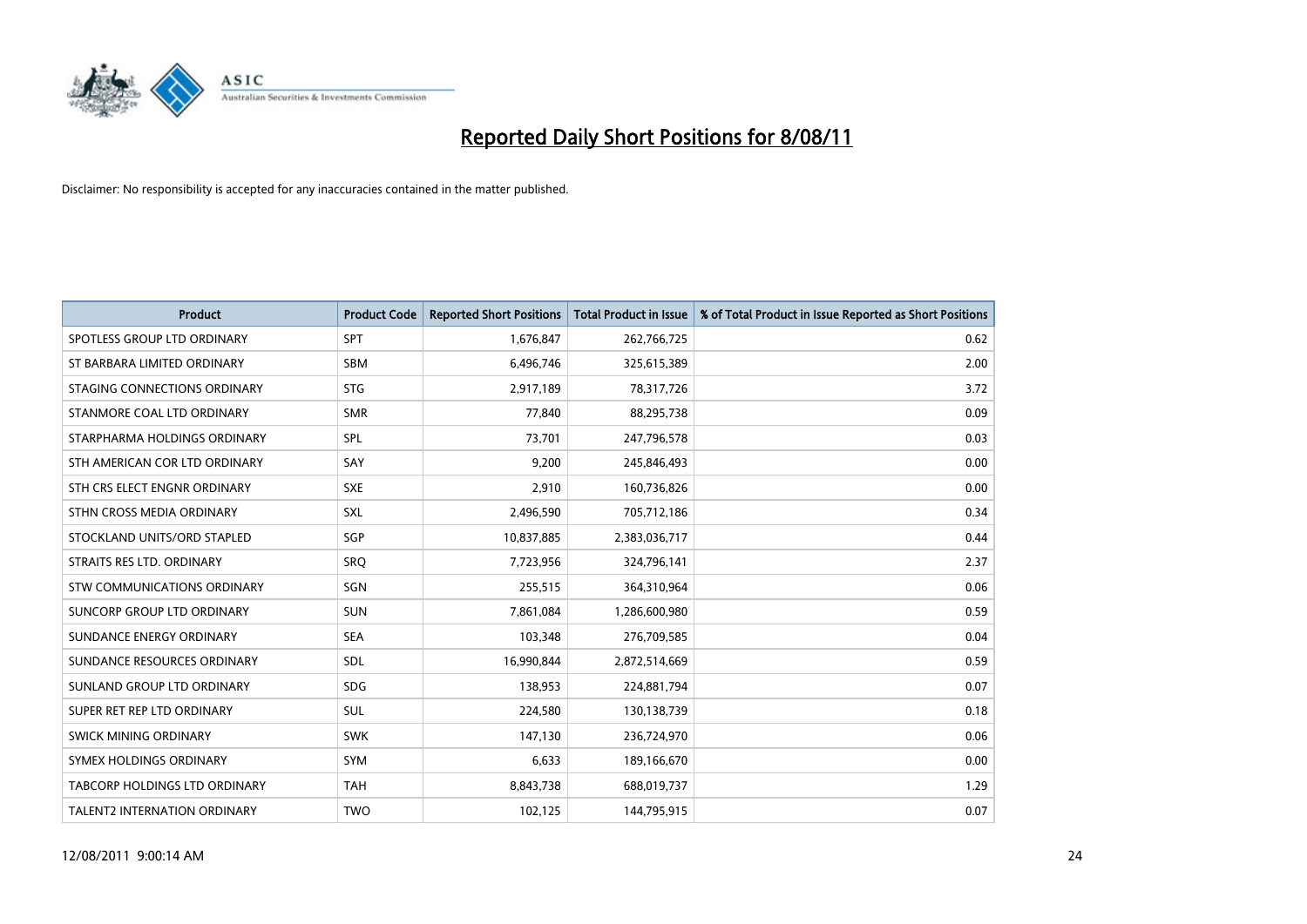

| <b>Product</b>                       | <b>Product Code</b> | <b>Reported Short Positions</b> | <b>Total Product in Issue</b> | % of Total Product in Issue Reported as Short Positions |
|--------------------------------------|---------------------|---------------------------------|-------------------------------|---------------------------------------------------------|
| <b>TANAMI GOLD NL ORDINARY</b>       | <b>TAM</b>          | 229,000                         | 260,997,677                   | 0.09                                                    |
| TAP OIL LIMITED ORDINARY             | <b>TAP</b>          | 553,114                         | 240,967,311                   | 0.22                                                    |
| TASSAL GROUP LIMITED ORDINARY        | <b>TGR</b>          | 130,793                         | 146,304,404                   | 0.08                                                    |
| TATTS GROUP LTD ORDINARY             | <b>TTS</b>          | 15,344,657                      | 1,318,683,208                 | 1.16                                                    |
| <b>TECHNOLOGY ONE ORDINARY</b>       | <b>TNE</b>          | 2,898                           | 303,269,455                   | 0.00                                                    |
| TELECOM CORPORATION ORDINARY         | <b>TEL</b>          | 34,000,630                      | 1,924,707,065                 | 1.77                                                    |
| TELSTRA CORPORATION, ORDINARY        | <b>TLS</b>          | 40,225,372                      | 12,443,074,357                | 0.32                                                    |
| TEN NETWORK HOLDINGS ORDINARY        | <b>TEN</b>          | 40,435,448                      | 1,045,236,720                 | 3.86                                                    |
| TERANGA GOLD CORP CDI 1:1            | <b>TGZ</b>          | 272,513                         | 152,679,621                   | 0.16                                                    |
| TEXON PETROLEUM LTD ORDINARY         | <b>TXN</b>          | 141,210                         | 242,539,848                   | 0.06                                                    |
| TFS CORPORATION LTD ORDINARY         | <b>TFC</b>          | 134,536                         | 276,453,042                   | 0.05                                                    |
| THE REJECT SHOP ORDINARY             | <b>TRS</b>          | 741,671                         | 26,071,170                    | 2.84                                                    |
| THOR MINING PLC CHESS DEPOSITARY 1:1 | <b>THR</b>          | 2,307                           | 222,489,120                   | 0.00                                                    |
| THORN GROUP LIMITED ORDINARY         | <b>TGA</b>          | 31,296                          | 146,091,970                   | 0.02                                                    |
| TIGER RESOURCES ORDINARY             | <b>TGS</b>          | 128,896                         | 671,110,549                   | 0.02                                                    |
| TIMBERCORP LIMITED ORDINARY          | <b>TIM</b>          | 90.074                          | 352,071,429                   | 0.02                                                    |
| <b>TISHMAN SPEYER UNITS</b>          | <b>TSO</b>          | 49,427                          | 338,440,904                   | 0.01                                                    |
| TNG LIMITED ORDINARY                 | <b>TNG</b>          | 4,321                           | 284,803,062                   | 0.00                                                    |
| TOLL HOLDINGS LTD ORDINARY           | <b>TOL</b>          | 25,885,277                      | 710,128,531                   | 3.59                                                    |
| TORO ENERGY LIMITED ORDINARY         | <b>TOE</b>          | 143.069                         | 965,436,676                   | 0.01                                                    |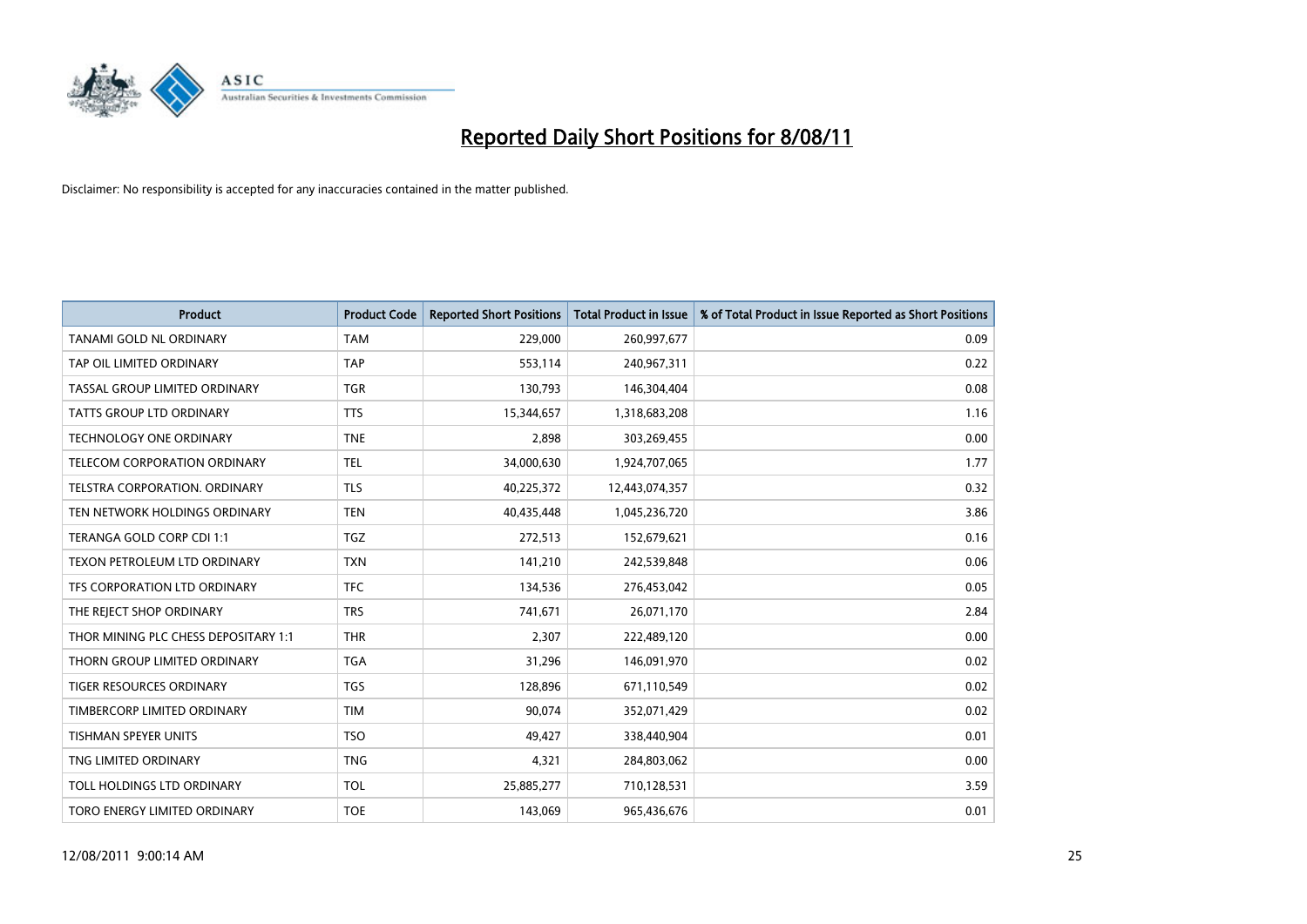

| <b>Product</b>                            | <b>Product Code</b> | <b>Reported Short Positions</b> | <b>Total Product in Issue</b> | % of Total Product in Issue Reported as Short Positions |
|-------------------------------------------|---------------------|---------------------------------|-------------------------------|---------------------------------------------------------|
| <b>TOWER LIMITED ORDINARY</b>             | <b>TWR</b>          | 689,519                         | 265,176,580                   | 0.26                                                    |
| TOX FREE SOLUTIONS ORDINARY               | <b>TOX</b>          | 16,785                          | 96,503,382                    | 0.01                                                    |
| TPG TELECOM LIMITED ORDINARY              | <b>TPM</b>          | 6,991,737                       | 783,481,644                   | 0.88                                                    |
| TRANSFIELD SERVICES ORDINARY              | <b>TSE</b>          | 6,755,576                       | 549,715,957                   | 1.21                                                    |
| TRANSPACIFIC INDUST, ORDINARY             | <b>TPI</b>          | 13,847,179                      | 960,638,735                   | 1.43                                                    |
| TRANSURBAN GROUP TRIPLE STAPLED SEC.      | <b>TCL</b>          | 8,666,747                       | 1,443,543,731                 | 0.58                                                    |
| TREASURY WINE ESTATE ORDINARY             | <b>TWE</b>          | 22,037,590                      | 647,227,144                   | 3.38                                                    |
| TRINITY GROUP STAPLED SECURITIES          | <b>TCO</b>          | 3,419                           | 203,405,927                   | 0.00                                                    |
| TROY RESOURCES NL ORDINARY                | <b>TRY</b>          | 170,170                         | 87,996,823                    | 0.18                                                    |
| UGL LIMITED ORDINARY                      | <b>UGL</b>          | 5,077,702                       | 166,047,171                   | 3.05                                                    |
| UNILIFE CORPORATION CDI 6:1               | <b>UNS</b>          | 833,844                         | 271,430,663                   | 0.30                                                    |
| UXC LIMITED ORDINARY                      | <b>UXC</b>          | 9,952                           | 305,789,718                   | 0.00                                                    |
| VALAD PROPERTY GROUP STAPLED US PROHIBIT. | <b>VPG</b>          | 4,065,215                       | 115,108,116                   | 3.53                                                    |
| <b>VDM GROUP LIMITED ORDINARY</b>         | <b>VMG</b>          | 11,116                          | 193,127,749                   | 0.01                                                    |
| <b>VENTURE MINERALS ORDINARY</b>          | <b>VMS</b>          | 286,428                         | 221,093,592                   | 0.12                                                    |
| <b>VILLAGE ROADSHOW LTD ORDINARY</b>      | <b>VRL</b>          | 105,273                         | 151,458,556                   | 0.07                                                    |
| VIRGIN BLUE HOLDINGS ORDINARY             | <b>VBA</b>          | 24,857,636                      | 2,210,197,600                 | 1.10                                                    |
| VISION GROUP HLDGS ORDINARY               | <b>VGH</b>          | 78,000                          | 74,520,926                    | 0.10                                                    |
| <b>VITA GROUP LTD ORDINARY</b>            | <b>VTG</b>          | 75,190                          | 142,499,800                   | 0.05                                                    |
| VITERRA INC CDI 1:1                       | <b>VTA</b>          | 3,828                           | 68,629,939                    | 0.01                                                    |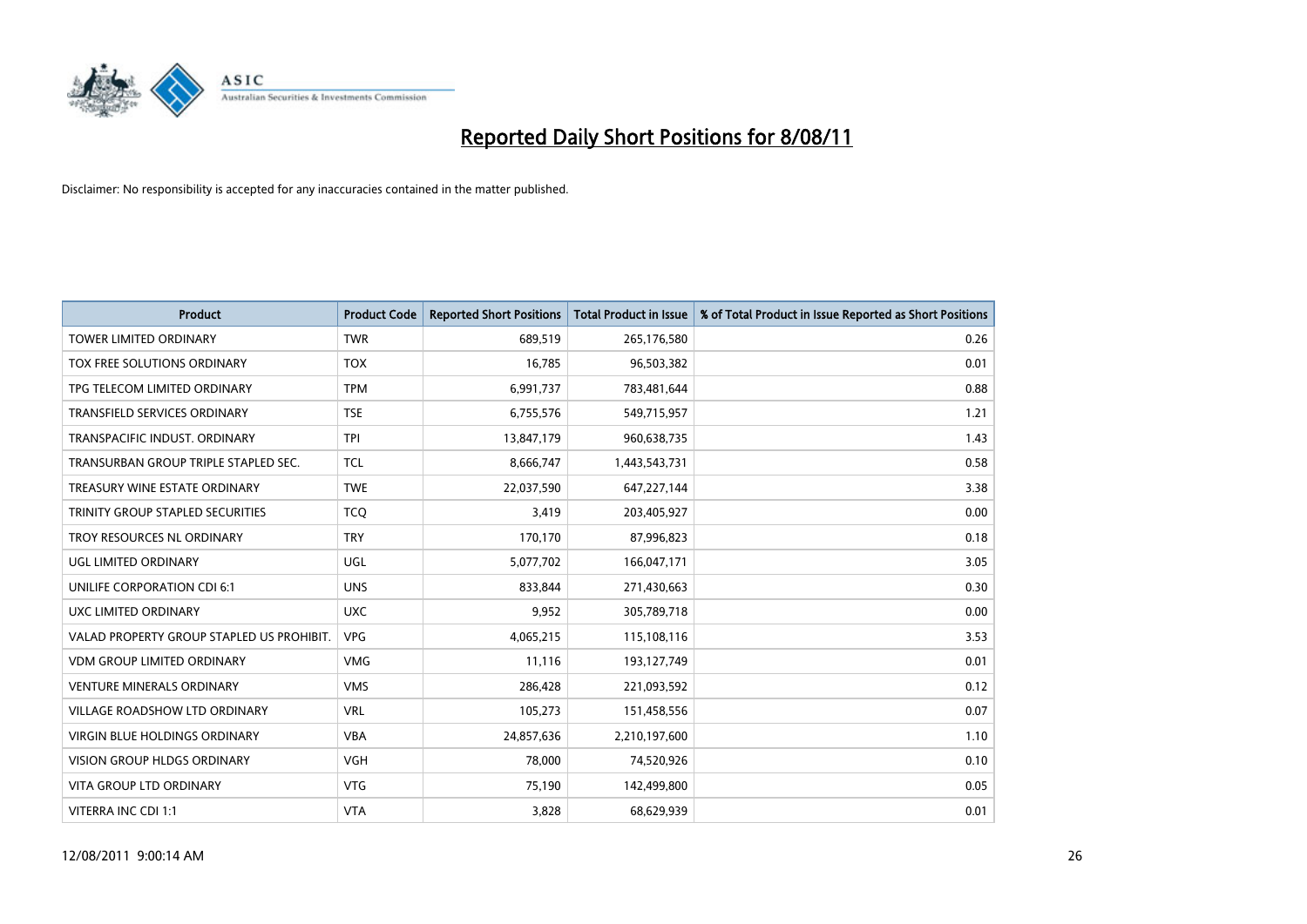

| <b>Product</b>                           | <b>Product Code</b> | <b>Reported Short Positions</b> | <b>Total Product in Issue</b> | % of Total Product in Issue Reported as Short Positions |
|------------------------------------------|---------------------|---------------------------------|-------------------------------|---------------------------------------------------------|
| <b>VNGD AUS SHARES ETF UNITS</b>         | VAS                 | 3,128                           | 3,572,359                     | 0.09                                                    |
| <b>WAREHOUSE GROUP ORDINARY</b>          | <b>WHS</b>          | 13                              | 311,195,868                   | 0.00                                                    |
| <b>WATPAC LIMITED ORDINARY</b>           | <b>WTP</b>          | 51,837                          | 183,341,382                   | 0.03                                                    |
| <b>WDS LIMITED ORDINARY</b>              | <b>WDS</b>          | 1,272                           | 144,055,662                   | 0.00                                                    |
| WEBJET LIMITED ORDINARY                  | <b>WEB</b>          | 414,379                         | 74,670,399                    | 0.55                                                    |
| <b>WESFARMERS LIMITED ORDINARY</b>       | <b>WES</b>          | 17,368,272                      | 1,005,776,280                 | 1.72                                                    |
| WESFARMERS LIMITED PARTIALLY PROTECTED   | <b>WESN</b>         | 191,640                         | 151,295,882                   | 0.11                                                    |
| WEST WITS MINING LTD ORDINARY            | <b>WWI</b>          | 800,000                         | 254,706,591                   | 0.31                                                    |
| WESTERN AREAS NL ORDINARY                | <b>WSA</b>          | 8,707,205                       | 179,735,899                   | 4.83                                                    |
| WESTERN DESERT RES. ORDINARY             | <b>WDR</b>          | 948                             | 206,935,914                   | 0.00                                                    |
| WESTFIELD GROUP ORD/UNIT STAPLED SEC     | <b>WDC</b>          | 11,687,073                      | 2,308,988,539                 | 0.49                                                    |
| <b>WESTFIELD RETAIL TST UNIT STAPLED</b> | <b>WRT</b>          | 34,266,976                      | 3,054,166,195                 | 1.09                                                    |
| WESTPAC BANKING CORP ORDINARY            | <b>WBC</b>          | 49,471,861                      | 3,030,152,312                 | 1.62                                                    |
| WHITE ENERGY COMPANY ORDINARY            | <b>WEC</b>          | 10,613,438                      | 316,104,241                   | 3.34                                                    |
| WHITEHAVEN COAL ORDINARY                 | <b>WHC</b>          | 4,425,705                       | 494,468,415                   | 0.90                                                    |
| WHK GROUP LIMITED ORDINARY               | <b>WHG</b>          | 92,323                          | 265,142,652                   | 0.03                                                    |
| WILDHORSE ENERGY ORDINARY                | <b>WHE</b>          | 26,413                          | 250,928,627                   | 0.01                                                    |
| WINDIMURRA VANADIUM ORDINARY             | <b>WVL</b>          | 163,685                         | 154,278,674                   | 0.11                                                    |
| WOODSIDE PETROLEUM ORDINARY              | <b>WPL</b>          | 1,852,494                       | 793,229,820                   | 0.20                                                    |
| WOOLWORTHS LIMITED ORDINARY              | <b>WOW</b>          | 5,763,543                       | 1,216,499,270                 | 0.45                                                    |